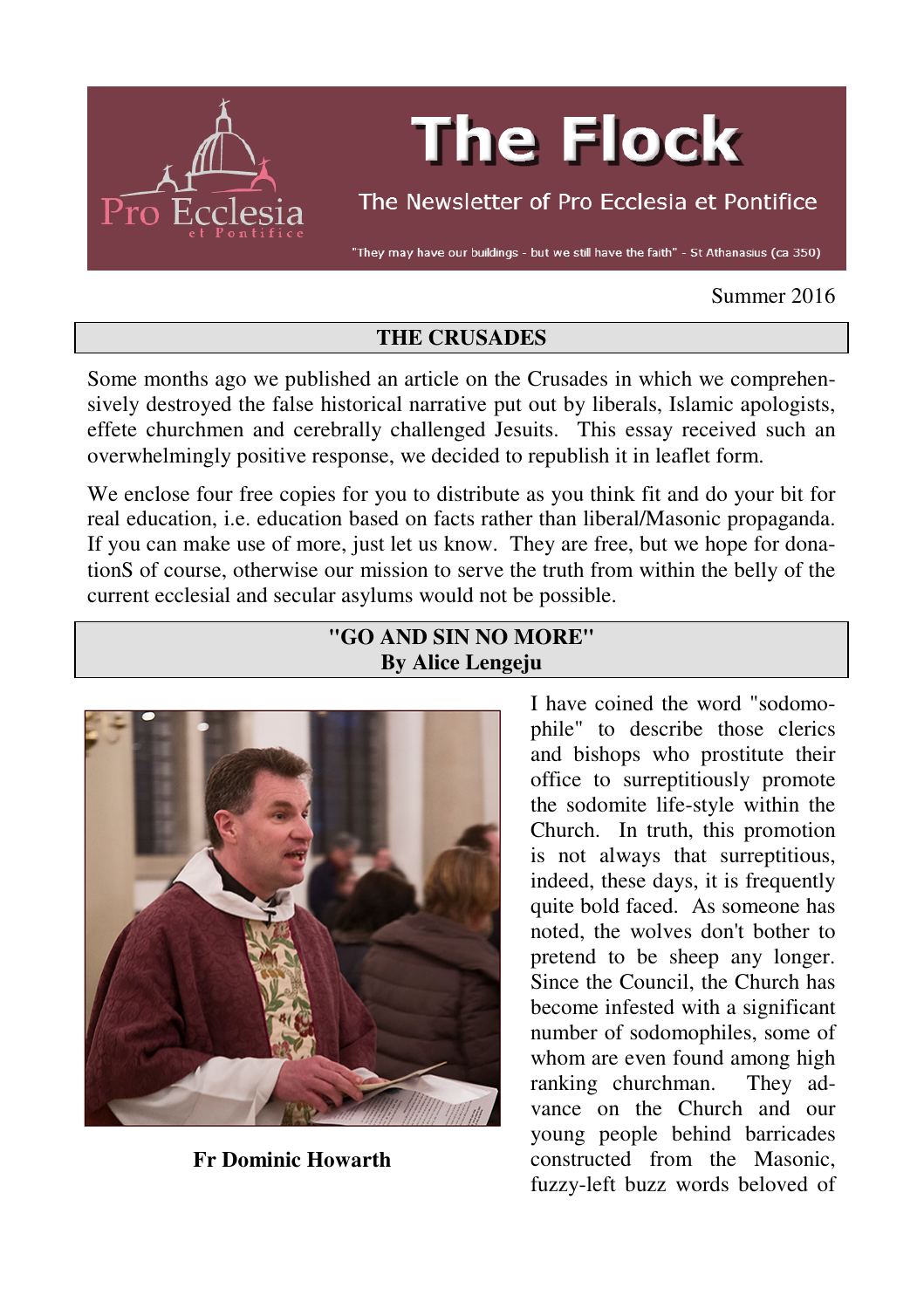secular liberals, such as "openness", "non-judgmentalism", "inclusiveness", "mercy", "diversity", etc.

They claim the moral high ground, spuriously asserting that they are serving an inclusive agenda. This, however, doesn't stand up to serious examination. There are scores, indeed hundreds, of different aberrosexual conditions which snare the sons of Adam, 99.9% of which are excluded from the "inclusiveness" of our sodomophile clerics. What, for example, of those poor souls who suffer from coprophilia, erotophonophilia, diaper fetishism, exhibitionism, frotteurism, hematolagnia, infantophilia, sadism, necrophilia or zoophilia - to name a mere handful at random? What these clerical sodomophiles have done is pick out just three or four psychosexual aberration from the bunch to promote and advance (and include in their ridiculous acronyms) and the rest can go to hell. The three or four aberrations selected almost all relate in some way or other to same-sex anal copulating. Whilst some would argue that this bizarre obsession with endorsing and promoting the sodomite lifestyle may not be entirely incompatible with having a normal healthy sexuality, it is surely not unfair to point out that this behaviour would also be entirely consistent with a cleric experiencing, or indulging, disordered desires in that direction himself.

Clerical sodomophiles are very skilled at rationalising. Rationalising is the art of telling oneself rational lies. We all do this of course. When we sin, or are drawn to sin, we rationalise what we are doing. Most of us cannot sustain the rationalising for too long and sooner or later the truth kicks in and we find ourselves on our knees in the confessional. These men, however, have raised rationalising to an art form, and one to which they have made a lifelong commitment. And if you commit your life to something you become rather good at it.

The Scriptures clearly condemn men who have "sex" with men in unambiguous terms in numerous places. However, one does not need the Scriptures to know that same-sex anal copulating is unnatural, unhealthy and grossly depraved - that is a nobrainer for anyone who has not been brainwashed by the materialist indoctrination that is otherwise known as modern education. Indeed, I'm sure that there are many decent homosexuals who would themselves affirm the truth of that statement. Nevertheless, clerical sodomophiles regularly misquote, abuse and truncate Scripture to serve their depraved agenda, but then did not Our Blessed Lord warn us that even the Devil will quote Scripture?

Clerical sodomophiles never act alone. It is of the nature of the beast to form cabals. The fact that our bishops select the priests to form our Catholic youth seemingly *exclusively* from members of these clerical sodomophile cabals should tell anyone all they need to know about the rancid spiritual state of many in the current hierarchy.

Fr Dominic Howarth is a leading light in one of these sodomophile cabals in the English Church, and is a classic example of the genre. He recently preached at a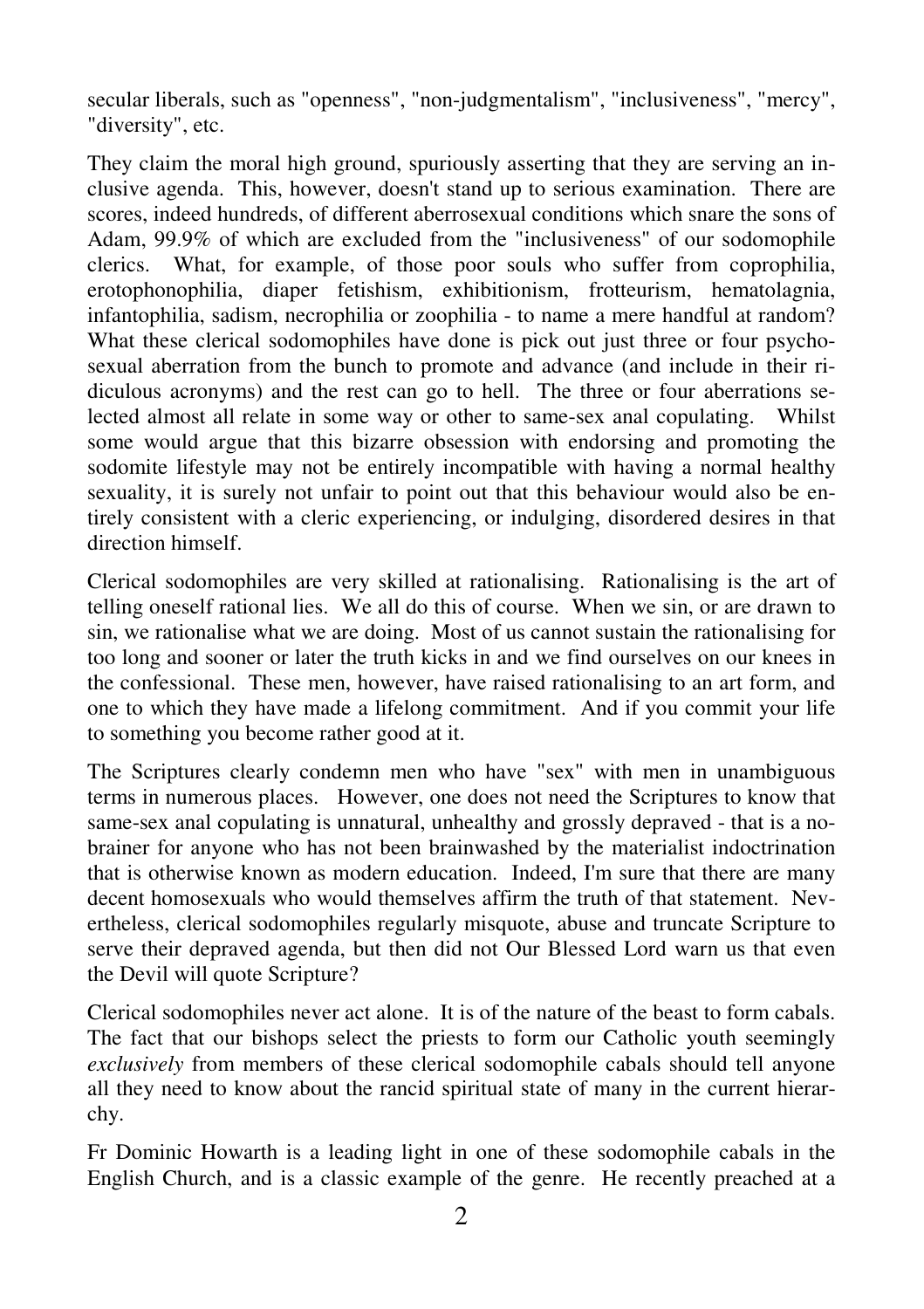Mass for those *committed* to the gay lifestyle (note again how very selective and narrow is their claimed inclusiveness). He grounded his sermon on the Gospel account of the young woman taken in adultery, and our Blessed Lord's brilliant intervention. At this point it suddenly goes pear shaped. We are invited to take from this story that God is open and accepting of those practising and promoting deviant sexual lifestyles. But that only works if Our Lord had said something along the following lines:

*"Bless you young lady. Your adultery and promiscuous lifestyle are a sexual orientation, it's how my Father made you. Come out of the closet, embrace who and what you are, and continue your adulterous lifestyle with My blessing. Rejoice! God loves and accepts you just as you are. Perhaps, for support, you could seek out a special Mass for those committed to practising and promoting an adulterous lifestyle."* 

At which point, the "apostle", Fr Timothy Radcliffe, would no doubt have chipped in with his two pennyworth:

"*We cannot begin with the question of whether adultery is permitted or forbidden! We must ask what it means, and how far it is Eucharistic. Certainly it can be generous, vulnerable, tender, mutual and nonviolent. So in many ways, I would think that adultery can be expressive of Christ's self-gift."*

However, away from the feverish imaginations of sodomophile clerics, the reality is that Christ said nothing of the sort, not even close. Instead, He cut through all the pretentious, phony piety and cant preached by sodomophile clerics like Fr Dominic Howarth (just as He cut through the sham holiness and rank hypocrisy of the crowd threatening to stone the young woman) with just five words:

# **"GO AND SIN NO MORE"**

For the sake of historical accuracy, it is improbable that the mob actually planned to stone the young woman as Father would like us to believe. There are three good reasons for thinking this unlikely. One, stoning had fallen out of favour among the Jews of Our Lord's time. Two, Jews were under occupation by Rome and had lost the right to sentence anyone to death - which is why they dragged Christ before Pilate. Three, if they had actually planned to stone her, they would have hardly have consulted our Blessed Lord before proceeding.

No, what we are witnessing here is a trap being set for Christ, the Pharisees believe they have Him between a rock and a hard place. If he says "Don't stone her," they can denounce Him for contradicting the Law of Moses. If He says, "Stone her", His credentials as the representative of a God of mercy and love go up in smoke. Our Lord, of course, knowing precisely what they are up to, not only skilfully side-steps their trap but at the same time manages to reach out in compassion to the young woman and call her to repentance.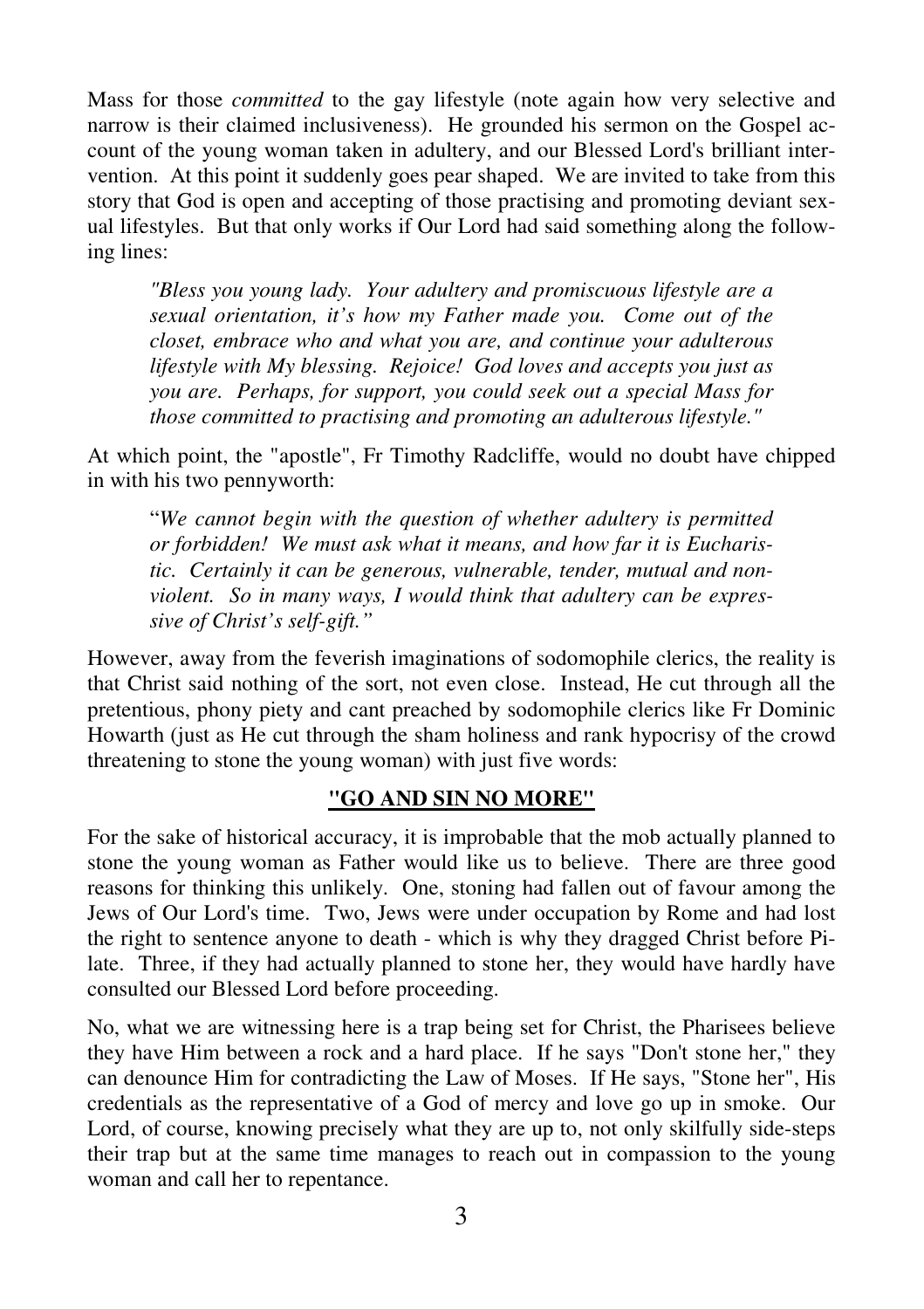Sodomophiles like Fr Dominic Howarth are actually *infinitely* worse than the mob in this Gospel story, for the mob were merely feigning to be intent on destroying the young woman's body, not her soul. Men like Fr Dominic Howarth, by encouraging and confirming us in grave sin, set out to destroy both the soul and the body. He is precisely the kind of "shepherd" that Christ warned us to fear when He said:

# **"And fear ye not them that kill the body, and are not able to kill the soul: but rather fear him that can destroy both soul and body in hell" (Matthew 10:28)**

# **HAIR GROWING ON A CORPSE**

Why are there so many sodomophiles in the post-Conciliar Church? That's easy to answer. Much of the post-Conciliar Church is such an eviscerated, insipid, bland, bloodless, leaden entity, that it entirely lacks the synergy necessary to inspire normal heterosexual red-blooded men in large numbers to sacrifice a wife and family for the sake of the Kingdom. Thus, the men left willing to sacrifice a wife and family for "Catholicism Lite" are often the sort of emasculated half-men who have minimal interest in a wife and family in the first place.

A lack of courage and self-confidence is natural to these moral and emotional *castrati*, and both feeds into the emasculated state and flows from it. These clerics are thus eaten up with craving for *human* respect. Political correctness is the *lingua franca* of those who are terrified of what might happen if they actually speak the truth.

This explains why men like Cardinal Nichols will never utter a peep about the one true Church, no salvation outside the Church, the Real Presence, sins crying to heaven for vengeance, the eternity of Hell, redemption, etc. but he is very happy to shout his mouth off about well-known Gospel themes like EU membership - the latter requires no courage you see, for it is guaranteed to go down well with the political classes, the BBC, bankers, big business and the Masonic lodges.

This lack of self-confidence which feeds into the emasculated state and flows from it, also explains why top ranking churchman can't resist waxing lyrical whenever some poor, lost, celebrity soul dies: Michael Jackson and David Bowie, for example. Catholics have a right to be scandalised by effete churchmen in high places penning panegyrics for these poster-boys of a depraved culture that seeks to devour our children. But nothing should surprise us anymore. No doubt L'Osservatore Romano will soon announce that Bruce Jenner is the Vatican's Woman of the Year!

Emasculation also explains why these clerical geldings sneak off *behind the backs of the faithful* to Rome. Which they recently did with appeals designed to force traditionalists to accept girl altar boys, drop prayers for the Jews and move the dates of some of our great feasts to Sundays. No normal red-blooded male behaves that way. A normal man would have met with the leaders of the traditionalists first and discussed these issues with them, and, hopefully, might have concluded that, with a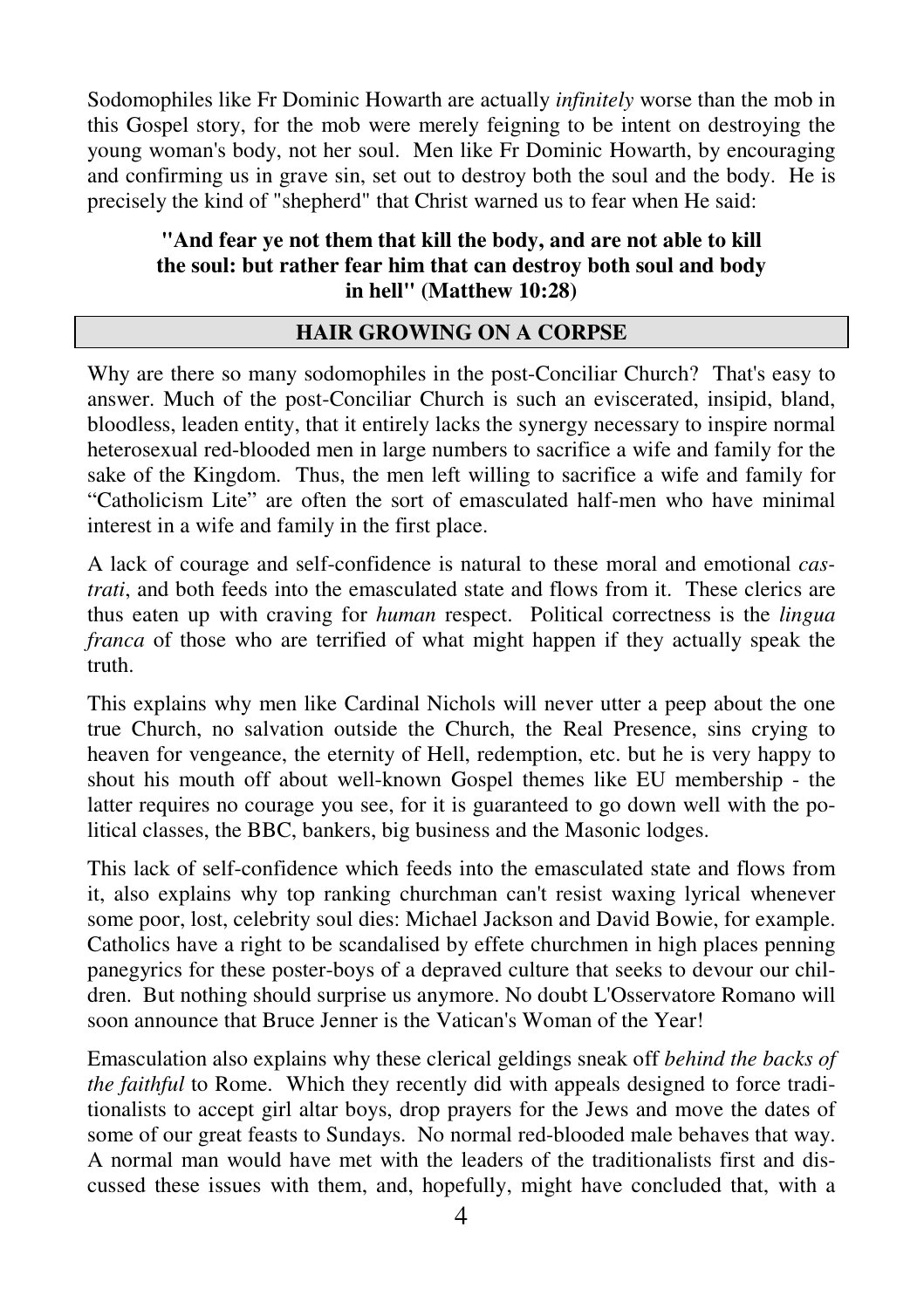Church rapidly vanishing on their watch, they had more important things to worry about than gratuitously offending their most loyal constituents.

A year or so ago, a mole with an ear in the UK Bishops' deliberations informed me that they had Yours Truly on their agenda; they were discussing closing down my website. To forward this objective they commissioned one of their apparatchiks to consult solicitors (at our expense, naturally - after all, isn't that what we put money in the plate for?). The apparatchik in question reported back at the next meeting that he had done as bidden, and their solicitors agreed with their lordships that my website was scurrilous, but unfortunately there was nothing legally that could be done about it because it was all true!

Yet again we see the trademark insecurity of the emasculated man writ large. Someone wrote that the biggest cross of a thief is not that no one trusts him, but that he can trust no one, for the thief assumes that all men are like him. Our emasculated clerics are similarly unaware of how bizarre their *modus operandi* appears to any normal healthy male, they assume that all men behave like them. I have no evidence, but I would guess, that the handful of psychologically healthy men within the bishops' conference, who, I've no doubt, caution against this nonsense, is quite literally hated by the majority - we must pray for them.

Nevertheless, those Catholics who are tempted to despair over the current state of our beloved Church, I believe, have mistaken the hour. We are no longer in the dead of night, we are living in the pre-dawn, that moment just before the first rays of light appears on the horizon heralding a glorious new day. An "eureka!" moment came to me this year on the Chartres pilgrimage.

For those unfamiliar with the Chartres pilgrimage, I believe it to be the most important event happening in the world today. It starts under the spires of Notre Dame de Paris when some fifteen thousand mainly young Catholics set out marching five abreast, seventy miles through the byways of France. It concludes three days later on Pentecost Monday with a solemn high traditional Mass in the cathedral of Notre Dame de Chartres attended by some fifteen thousand weary dust-covered pilgrims all in remarkably splendid voice.

This year I counted 230 priests (there were more, but I was distracted from my counting by another pilgrim) processing into the cathedral. Many of these men had walked the seventy miles alongside us, leading devotions and hearing confessions on the hoof. I would be surprised to learn that more than ten percent of these men were over the age of forty. The mean age, I would estimate, would be around 29/31.

The next morning the British contingent had a private Mass in the crypt of the cathedral. I arrived early because one of my grandsons was serving. There was a concelebrated Novus Ordo Mass taking place in the chapel we were to use. Having no interest in this, I sat on the steps outside. The Mass concluded and seven portly, elderly priests emerged and shuffled the 25 metres or so to the sacristy in what I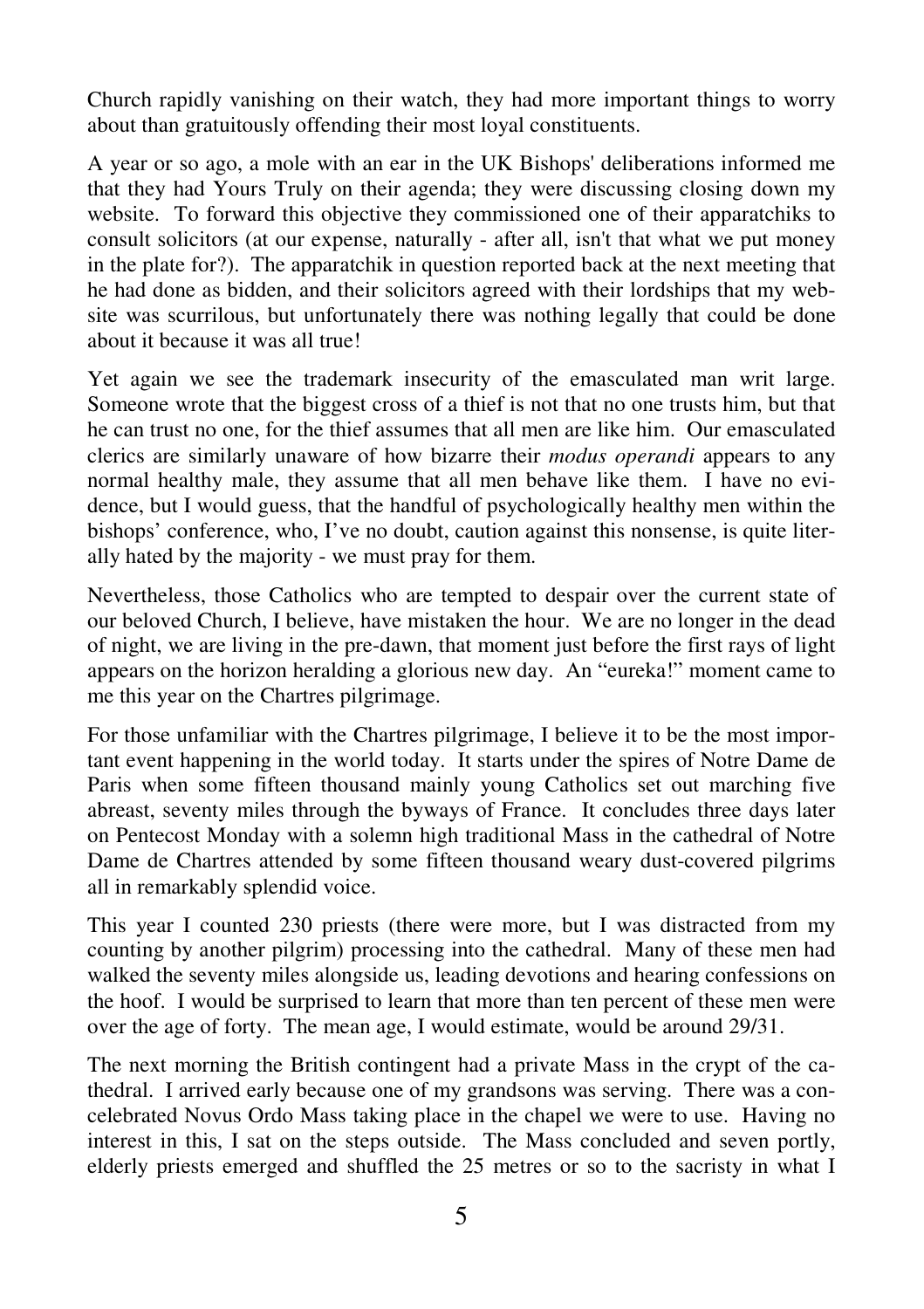assumed was intended to be a procession. I would be surprised to learn that any one of them was a day under seventy-five. Three of them had the pronounced stoops that some elderly people develop. Four of them were walking with the aid of sticks. I could hardly resist humming, *"Hi-ho, Hi-ho It's home from work we go [Whistle]"* 

It reminded of those elderly comrades who shuffle every May Day around Red Square in Moscow, some in wheel chairs, others with Zimmer-frames, waving Red Flags. One can but pray and weep for so many wasted lives.

I bring tiding of good news, folks! The revolution is dead! What we are watching, the closing of parishes in Wales and Modernist John closing half his parishes in Salford for example (while prating on mindlessly about wonderful new dawns) are merely the last stand of the remnants of the Revolution. The Pontificate of Francis, *Laudato Si', Amoris Laetitia*, are no more than hair growing on a corpse; undoubtedly a disgusting phenomenon, but, in the final analysis, indicative of absolutely nothing. The sun will soon be above the horizon, and this will all disappear as rapidly as an overnight ground frost - and they know it, which is why we are seeing signs of increasing desperation from our elderly revolutionaries. Just keep praying the Rosary, friends.

# **HERE'S WHAT THEY DON'T TELL YOU Their Sexual Proclivities Are Killing Them - By Austin Ruse**

It is clear from their relatively tiny numbers that "men who have sex with men" (MSM)\* are not "everywhere" as MSM insist they are. It is also clear from their sexual activities, particularly related to anal sex, that their sexual practices also set them apart from the normal population.

MSM will continue to insist they are just like everyone else. They will insist they have been with their current lover for ten, twenty, thirty years. But even MSM are beginning to admit that this, too, is nothing more than propaganda. Their sally into marital bliss is a sham and not much more. Some call it the "dirty little secret" of the MSM world; that they want the white picket fence and marital fidelity when what they really want are open relationships where they can have multiple partners often quite anonymously.

MSM have wanted desperately to shield the normal population from the reality of their sordid lives and one reason is they do not want us to know how disease ridden is their "community." Their sexual proclivities are costing the rest of us billions of dollars a year in direct medical costs and billions more in lost productivity. And they will insist all along that their sexual practices cannot change, should not change, since these practices are a part of who they are.

Independent researcher Dale O'Leary published a hair-raising paper in The Linacre Quarterly two years ago called "The Syndemic of AIDS and sexually transmitted diseases (STD) among MSM" that tells a plethora of uncomfortable truths about MSM.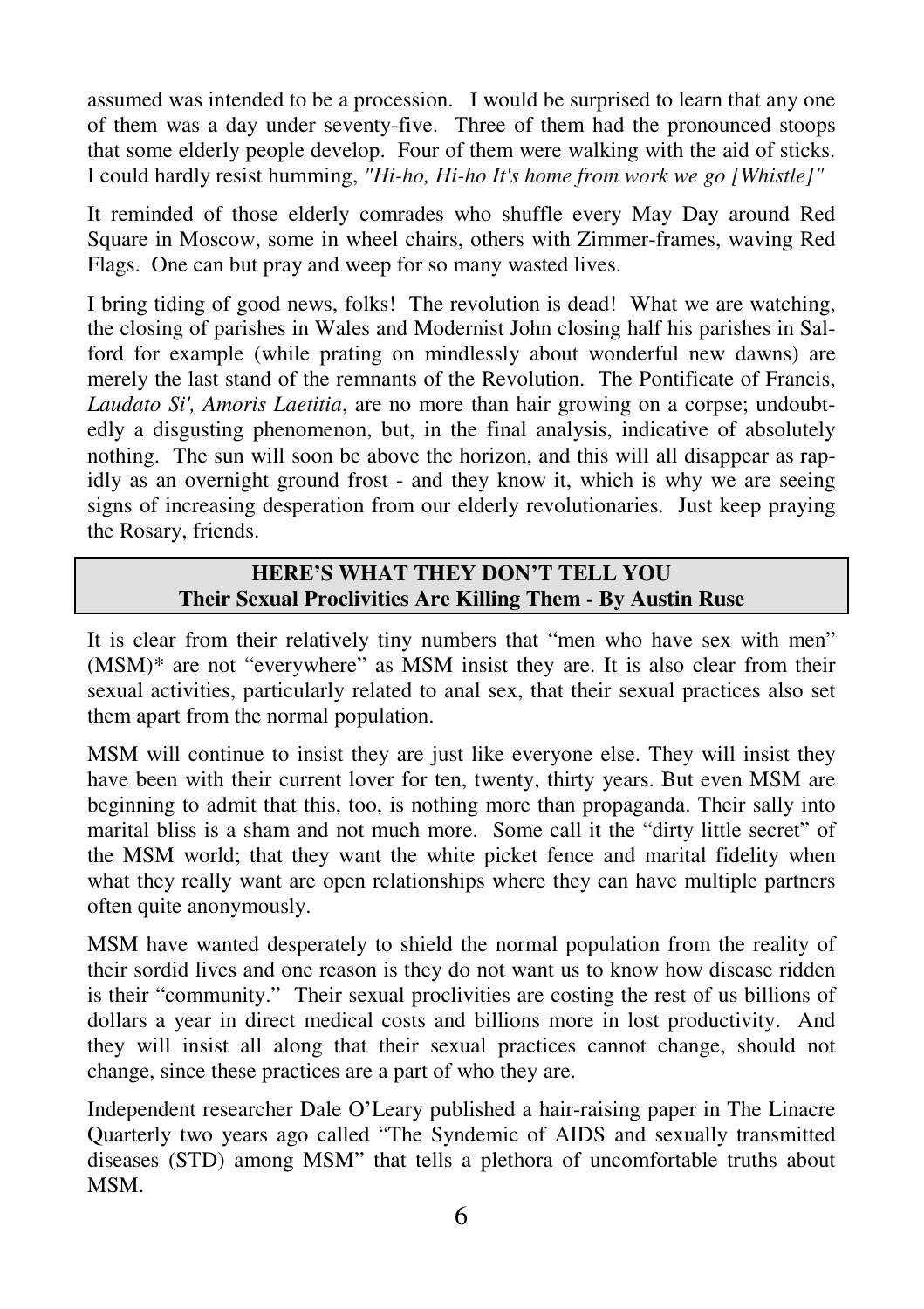Note her use of the term "syndemic." This is beyond both an epidemic and a pandemic. A syndemic is two or more diseases in a population "in which there is some level of positive biological interaction that exacerbates the negative health effects of any or all of the diseases."

In the world of MSM, it is not just HIV/AIDs, which is still rampant and growing. There are other diseases that tag along, many of which are deadly. In addition to these diseases there are also contributory pathologies such as promiscuity, alcoholism, drug abuse, and violence.

She writes, "In the 1970s, physicians were treating the large number of conditions affecting the lower intestinal tract of MSM under the classification 'gay bowel syndrome.' These included viral infections, infectious diarrheal diseases caused by bacteria and parasites, and injuries caused by anal sexual activity."

MSM will try to convince you that anal sex is clean and does not put you in touch with faecal matter, particularly if you do it right, they say. They really talk like that. You may see in the comment sections of various MSM blogs.

O'Leary quotes Randy Shilts who—before he died of AIDs—wrote an influential book about the AIDs crisis called And the Band Played On:

In San Francisco, incidence of the "Gay Bowel Syndrome," as it was called in medical journals, had increased by 8,000 percent after 1973. Infection with these parasites was a likely effect of anal intercourse, which was apt to put a man in contact with his partner's faecal matter, and was virtually a certainty through the thenpopular practice of rimming, which medical journals politely called oral-anal intercourse.

O'Leary points out how a cornucopia of nasty diseases has also been a point of pride for MSM since it points to their outsider revolutionary status. Among these diseases, then and now, are syphilis, gonorrhea, hepatitis A, B and C, cytomegalovirus, Epstein-Barr virus, human papillomavirus, cancroid, lymphogranuloma venereum, granuloma inguinale, pubic lice, pinworms, scabies, and flea bites. Flea bites?

Did things change with the introduction of HIV/AIDS among MSM? Of course not. You likely know the story. MSM pressure groups resisted any kind of public health interventions that would have stopped or at least slowed the disease that proceeded to mow down generations of young men. MSM refused to close the bath houses where they had multiple anonymous partners in a single evening. They rebuffed calls for routine testing and for partner tracing. The infected ones even argued they had no responsibility to tell future partners they carried a deadly disease.

O'Leary reports, "A 1986 study of MSM in New York City found that 49.6% had not changed their behavior (Feldman 1986). A 1987 study found that 67% of MSM admitted engaging in anal intercourse without condoms during the previous year." Note these studies were done after the massive HIV hysteria ginned up by MSM to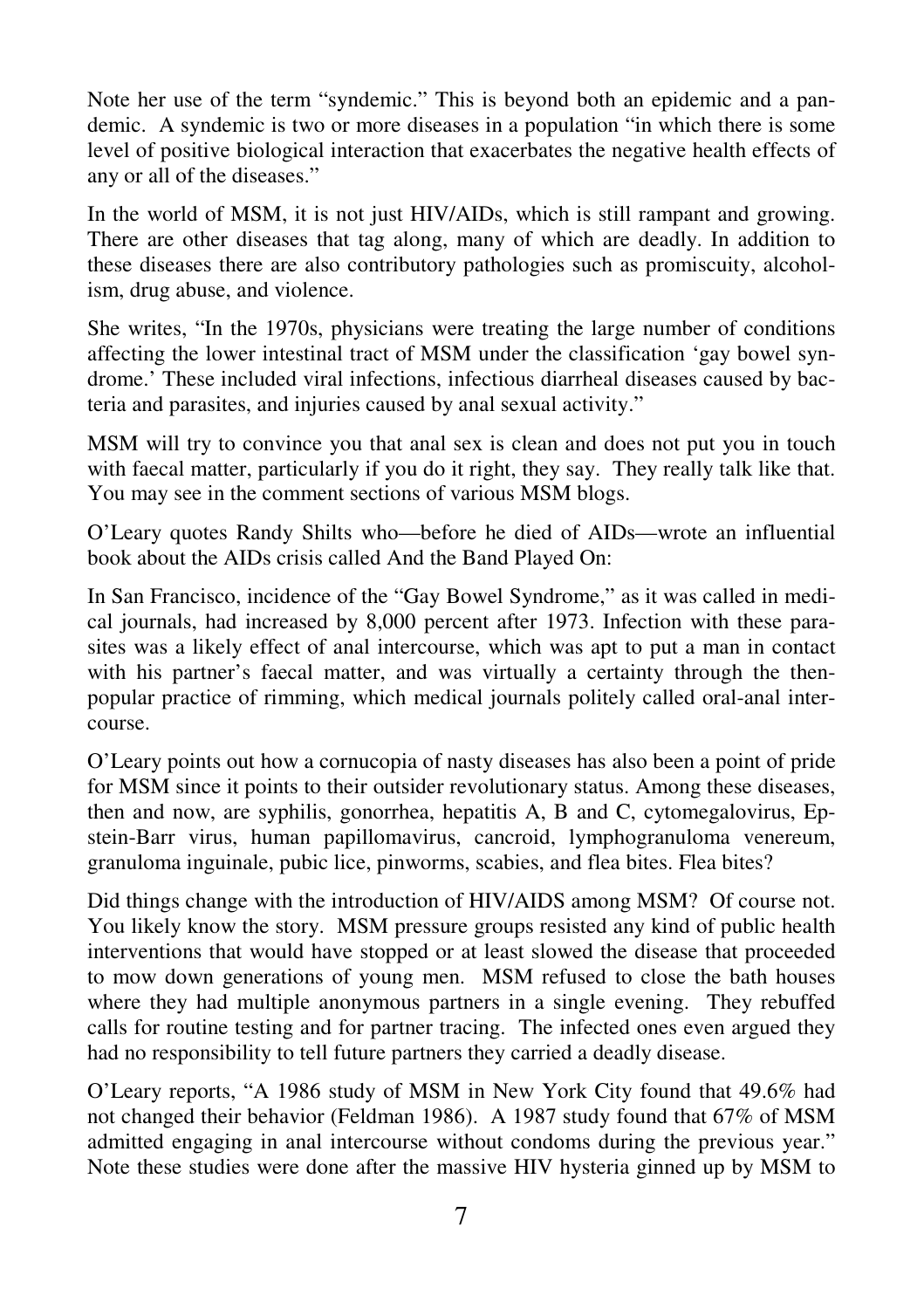demonstrate it wasn't "their" disease but that everyone would get it. This was one of their early and crucial lies that they are like the rest of us.

Ideologues will often argue all we need is more public education on the matter. In fact, as O'Leary says, the problem is not ignorance. We are awash in condoms and in so-called safe-sex advocacy. But sexual buccaneering is part and parcel of who MSM are. As Gabriel Rotello—author of Sexual Ecology: AIDS and the Destiny of Gay Men and founder of OutWeek Magazine—wrote, "sexual brotherhood of promiscuity … any abandonment of that promiscuity would amount to a communal betrayal of gargantuan proportions."

Rotello also said, "A stranger to gay culture, unaware of the reality of AIDS, might believe from much of the gay press that HIV infection was a sort of elixir that produced high self-esteem, solved long-standing psychological and substance abuse problems, and enhanced physical appearance … creating the subconscious impression that infection—the 'penalty' of unsafe sex—is really not so bad after all."

One massive problem among MSM is promiscuity, and promiscuity on a grand scale. O'Leary writes, "Gay bars, gay bookstores, theaters, certain resort communities, and circuit parties have traditionally provided venues where MSM could engage in various forms of sexual activity with numerous partners."

In the early '80s, Center for Disease Control researchers were shocked "by the sheer number of sexual partners reported, typically over 1000." There is no reason to think such behaviour has subsided, particularly since who they are in their own minds is largely defined by what they do. In fact, a column by a young man in New York Magazine a few years ago celebrated his discovery of the easy anonymous sex he found at truck stops.

In the 1970s and '80s, bathhouses were the scene of bacchanals right from pits of hell. Men could and did engage in anal intercourse under the influence of drugs for hours with multiple anonymous partners. While some of the bathhouses closed, the action shifted to so-called "Circuit" parties, massive fundraisers for AIDS that became little more than drug-and-booze-fuelled attended by thousands and even tens of thousands.

With the advent of the Internet, men are now able to meet other sex-minded men on a moments "anywhere, anytime" as the website Manhunt.net announces on its homepage. The site's homepage image is of two men grappling at a front-door, another two getting it on in an office, and six young men in leather cavorting on a couch.

Manhunt.net is not the only one. There is also a truly vile site called Grindr where men advertise themselves in gruesome detail. Go onto these sites and you can have a quickie in a bathroom of a public park on the way to work … right now.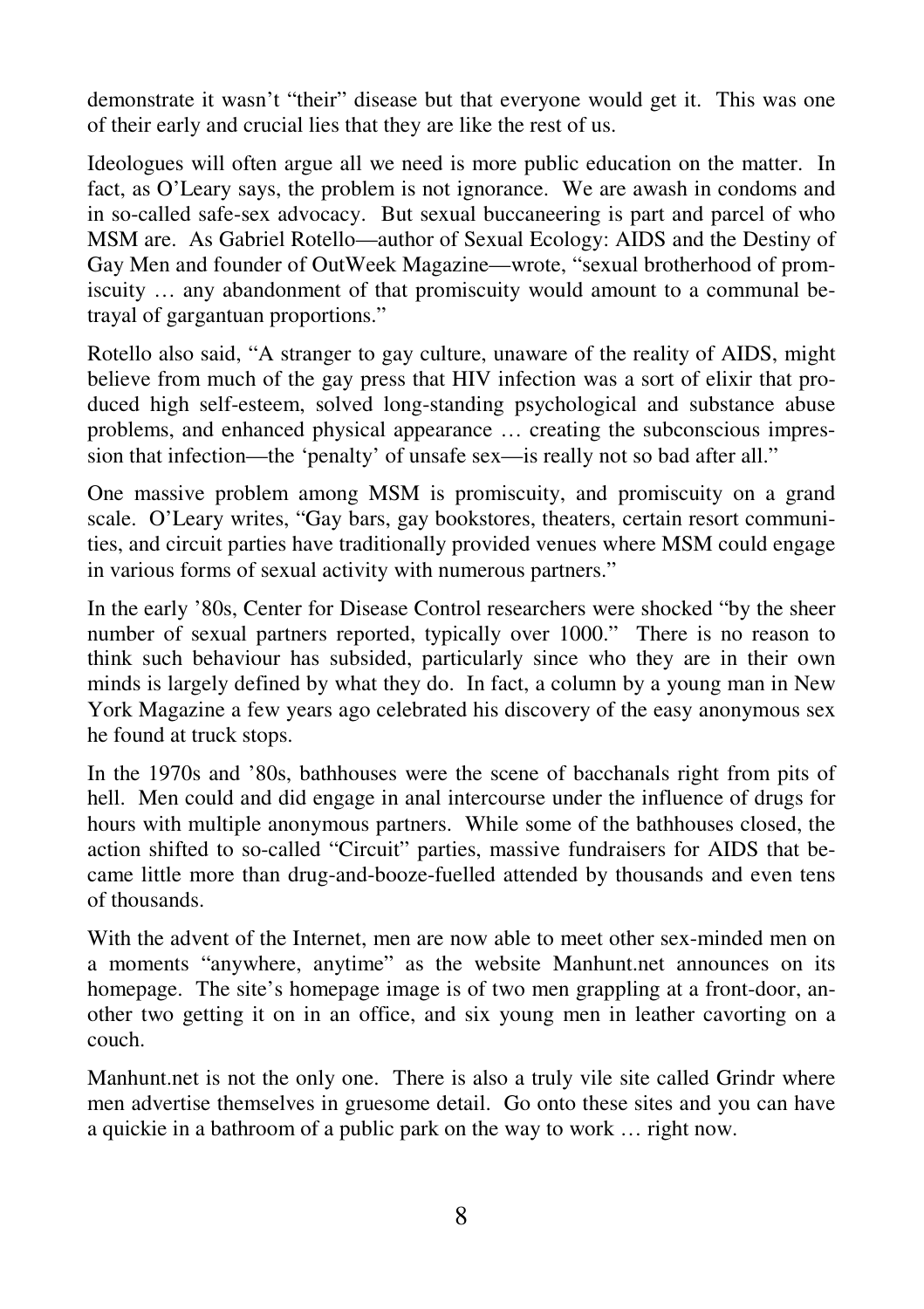The introduction of retroviral drugs has made AIDS a chronic rather than a deadly disease so that young MSM maintain the argument that anal sex is their right and due but that it remains without real consequences. This tiny part of the population contributes 63 percent of the new HIV cases in the United States.

But it is not just rampant disease that defines the MSM syndemic. There are also psychological disorders and suicidal ideation. O'Leary reports that "well designed studies with large samples done in the US, New Zealand, UK, and the Netherlands have found that MSM were far more likely to have a history of psychological disorders, suicidal ideation, and substance abuse problems (Fergusson, Horwood, and Beautrais 1999; Herrell et al. 1999; Cochran Mays, and Sullivan 2003; Gilman et al. 2001; Sandfort et al. 2001, 2006; Warner et al. 2004)."

There is also drug abuse, particularly methamphetamine, which for many MSM has become inextricably linked to sex. There is also widespread use of the animal tranquilizer Ketamine, called "Special K," also "poppers," various nitrates that are inhaled to heighten the sexual experience and also make anal sex more acceptable. There is an increasing addiction to anabolic muscle-building steroids among MSM in order to make insecure men more appealing to other men in the hyper-yet-phony muscularized MSM culture.

Yet another part of the syndemic is the instance of early childhood sexual abuse that feeds into drug abuse, psychological problems, sexual acting out, and disease acquisition.

O'Leary writes, "Mounting research evidence suggests that men with a history of unwanted sexual activity during childhood are more likely than those without such a history to engage in sexual practices that place them at risk for contracting HIV (Dilorio, Hartwell, and Hansen 2002)." Her paper shows that besides rape in childhood, rape is a regular part of the MSM life.

And the cost of all this runs into the billions of dollars in direct medical costs and billions more in lost productivity. That is another thing they want to hide. Their sexual proclivities are costing us dearly.

No matter what you hear from any MSM you may know, no matter what you hear on TV about how normal they are, no matter what propaganda is rolled out on television about how picket-fence they are, those are simply lies to lull you into a position of acceptance and even celebration.

The awful fact is there are no sunny "gay" uplands. There is only sadness, loneliness, disease, and death.

\*MSM (men who have sex with men) is the term used in the medical community when discussing those who otherwise are called gay or homosexual. The useful aspect of this term is that it focuses on behaviour and not on identity.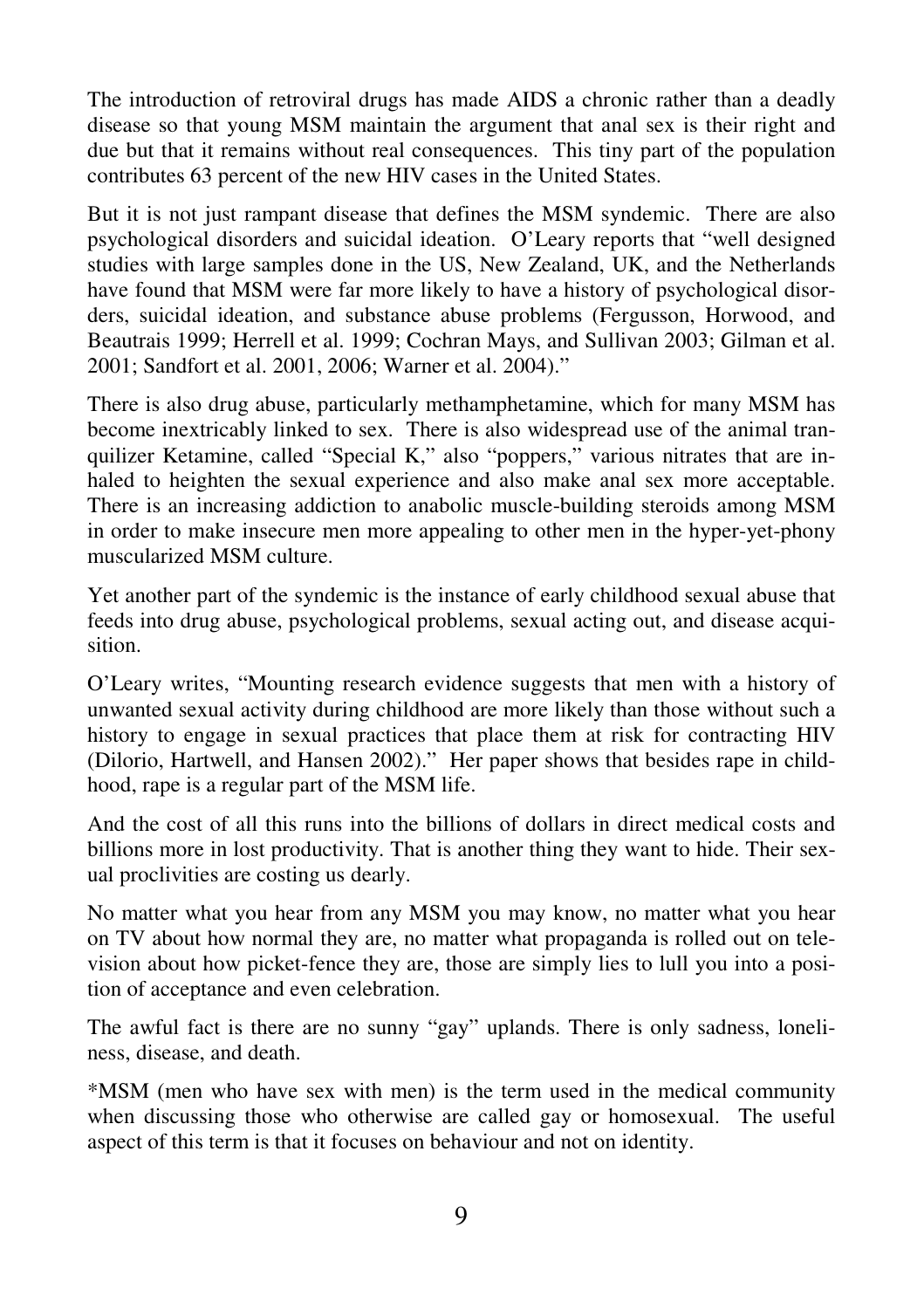[Note: - I do not share Mr Ruse's enthusiasm for the term "MSM" for the following reason: same-sex anal copulating is not sex, anymore than stuffing food in your ear is eating. It is an unhealthy, unnatural and disgusting parody of sex, and a parody is, by definition, not the genuine article - Ed]

## **GOD WILL NOT LEAVE US ORPHANS**

 Bishop Athanasius Schneider has made his strongest comments yet on the "real spiritual danger" posed by the Apostolic Exhortation *Amoris Laetitia.* The bishop said that the document contains expressions that are "objectively erroneous" and which "one can hardly interpret… according to the holy immutable Tradition of the Church."

Bishop Schneider's remarks were made in a letter to the Catholic newspaper The Remnant in response to an open letter by contributor Chris Ferrara, which asked the bishop "to do everything in his power to persuade his brethren in the episcopacy… to mount concerted and decisive public opposition to the destructive novelties of Amoris Laetitia."



Among the many important points made by Bishop Schneider in his reply, we wish to draw attention to the following:

(i) that the "the natural and logical consequences" of *Amoris Laetitia* will include "doctrinal confusion, a fast and easy spreading of heterodox doctrines" and "the adoption and consolidation of the praxis of admitting divorced and remarried to Holy Communion, a praxis which will trivialize and profane, as to say, at one blow three sacraments: the sacrament of Marriage, of Penance, and of the Most Holy Eucharist"

(ii) that all Catholics "who still take seriously their baptismal vows, should with one voice make a profession of fidelity, enunciating concretely and clearly all those Catholic truths, which are in some expressions in AL undermined or ambiguously disfigured"

(iii) that exaggerated views of papal infallibility are "contrary to the teaching of Jesus and of the whole Tradition of the Church. Such a totalitarian understanding and application of Papal infallibility is not Catholic, is ultimately worldly, like in a dictatorship; it is against the spirit of the Gospel and of the Fathers of the Church."

(iv) that future popes "will be grateful to those bishops, theologians and lay people" who raised their voices in this time of "great confusion."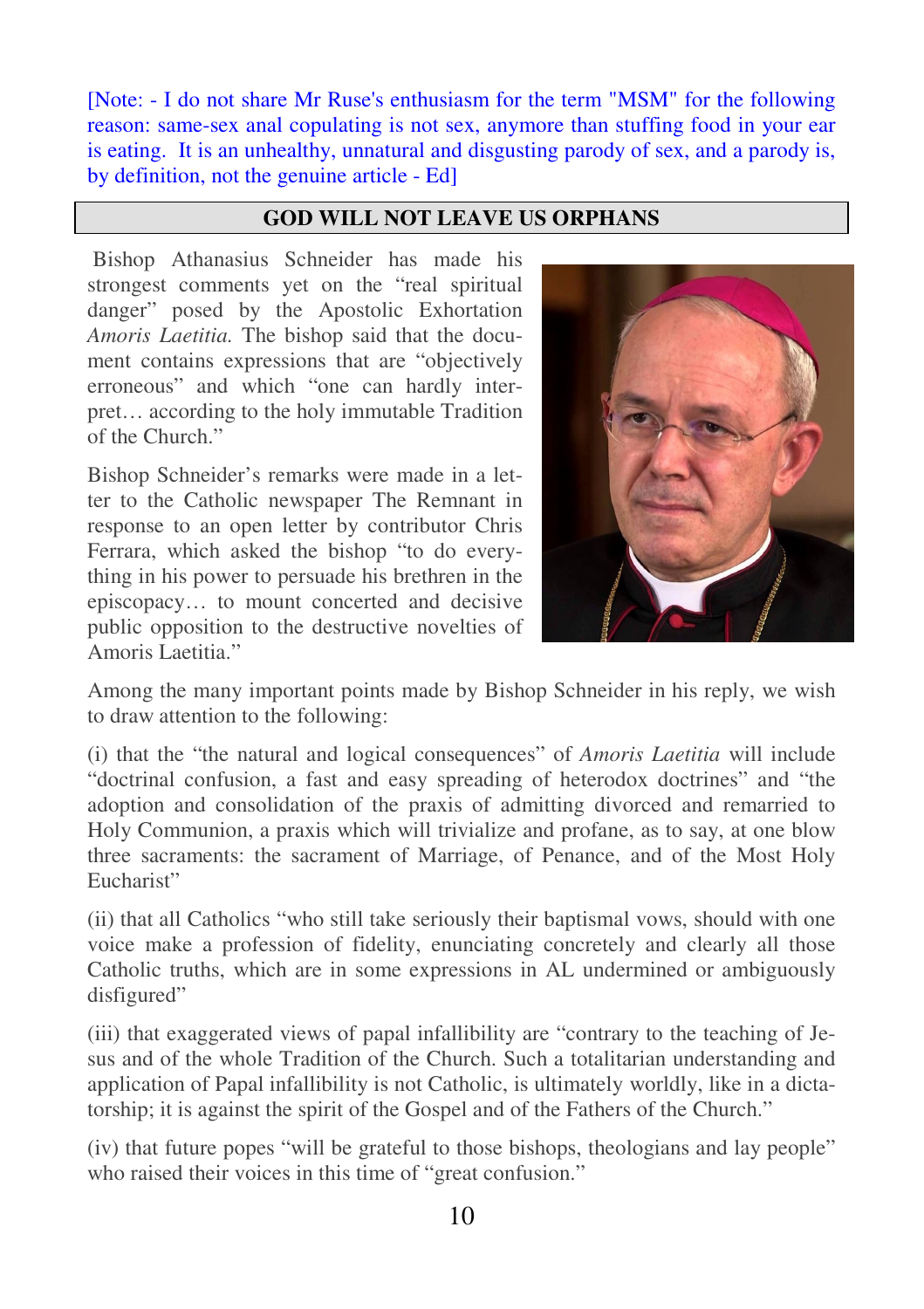# *"CAN LIFE REALLY GET MUCH BETTER?"* **By James Parker (Edited and abridged by Graham Moorhouse)**

I grew up believing myself to have been born gay, having always and only, had the most powerful, all consuming attraction towards my own sex. I was an exclusively homosexual male with no heterosexual desires whatsoever.

Teenage years were hell. I often thought of suicide, occasionally self-harmed and had a growing problem with alcohol and gay



porn. I came out to my parents when I was 17, in floods of tears. But mum and dad were amazing; they said they had known I was gay and then affirmed their unconditional love for me. My mates at school also told me they had known for some time and supported me. The "coming out" process wasn't tortuous or traumatic. My deepest fears rapidly subsided. I felt a freedom like I had never experienced before.

At 18 I moved to London from the north of England and fully embraced my gay identity. I became the first person to live openly as a gay man in the section of the university I attended, and even established an LGBT group for other students, actively preaching against those who suggested that being gay was somehow a choice, or even wrong. I never felt the need to change. I was born gay, it was all I'd ever known – end of. Even though I'd been raised a Christian and attended an LGBT Christian Movement in London, I revelled in the capital's gay scene and led a very promiscuous lifestyle; I reckon I had 200 sexual partners.

Eventually I settled down with a long-term boyfriend, and we considered going abroad to marry – or at least have a civil-partnership. It was while I was in this long term relationship that I was invited one evening to attend a series of weekly gatherings called Life in the Spirit Seminars. I came to a place where I decided to enter into a relationship with Jesus Christ. There were no dramatic changes overnight to my life but my long-term boyfriend noticed that I was becoming calmer and less self-focused. He decided to come along to the weekly gatherings, gave his life to Christ. I came to a place where I knew I needed to terminate my relationship with my long-term partner.

Acting on a friend's advice, I went into therapy to address my commitment issues. There was nothing brutal or harrowing about the help I received; the horror stories you hear from some of those gay-straight 'conversion' documentaries don't apply here.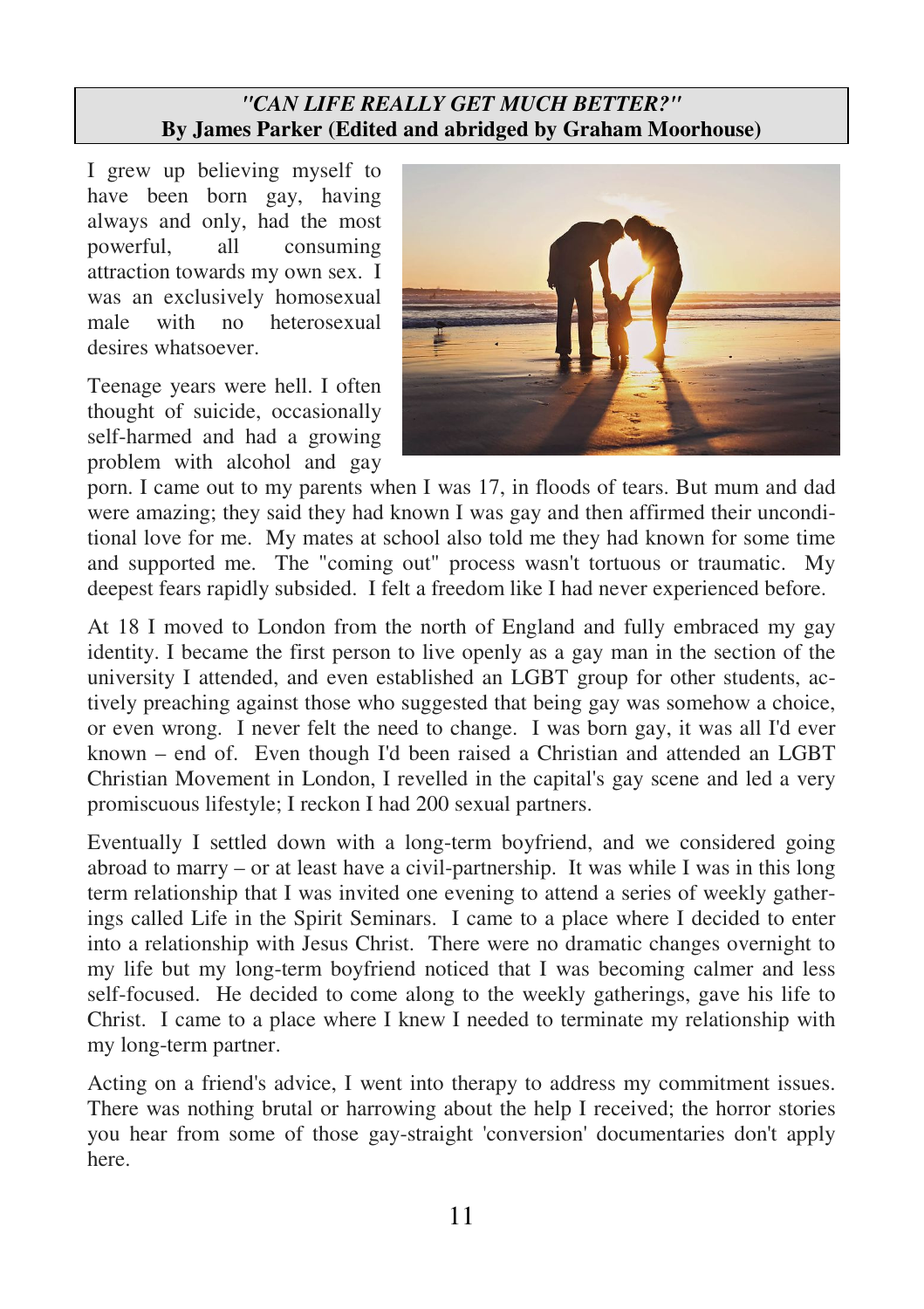I embarked on an incredible journey of forgiveness, having many people from my past, and especially men, that I needed to forgive. The therapy and prayers sessions I now regularly engaged in never focused solely on my being sexually attracted to men, but I was encouraged to look every aspect of my present and past in the eye. This included the painful process of accepting that I had been sexually abused by a number of men as a child.

I eventually came to realise that as a boy I had failed to interact with other men on any significant level. I had perceived myself to be rejected by men even as a small boy and had made an inner vow never to deeply trust them. Only later did I see that other males, including my father and two older brothers, had in fact tried to reach out to me at different stages during my childhood, but that I had always responded out of my perceived hurt and so became more distanced from other guys until they eventually gave up trying to interact with me. No wonder men had become a mystery to me and even an obsession by my teens, when I began erotically craving men and feeding this through porn.

I also realised I had thrown myself wholeheartedly into a world of the feminine, with no masculine counter-balance, yet I despised women for having the natural ability to woo every aspect of a heterosexual man, which I could not do. I discovered that my natural place was not among women.

## **Feeling of acceptance**

My fears and anxiety gradually subsided, and I began to feel more accepted around both men and women. I moved from constantly rejecting masculine identity to embracing it; my posture changed, I began to walk straighter and lost my old mincing walk. My voice gained a whole new resonance, such that people would regularly comment on it to me.

I began to see that maybe, just maybe, I was never truly gay and that there was a man as real and as noble as the men I had often admired, worshipped and yearned for hidden deep within me, waiting to be freed and released.

Physical contact with women, even touching a woman's hair, became more enjoyable. I began to enjoy being a man, and enjoy women's company more. This doesn't mean I went out and was attracted to every woman I met; I wasn't an on-heat teenager. But it was a gradual process, eventually leading to dates and relationships.

Today I've been married to a woman for eight years, and we have a five-year-old daughter. I love art and theatre, but I enjoy team sports in a way that frightened me as a child. One of my favourite movies is Saving Private Ryan, because it's about brotherhood and deep male friendships, something I'd never enjoyed before.

I don't miss the gay lifestyle I left behind – when I visited my ex-boyfriend, five years after therapy, it brought home to me the drawbacks of that life. His voice had become camp and weak, and he had even contracted HIV. I know more than ever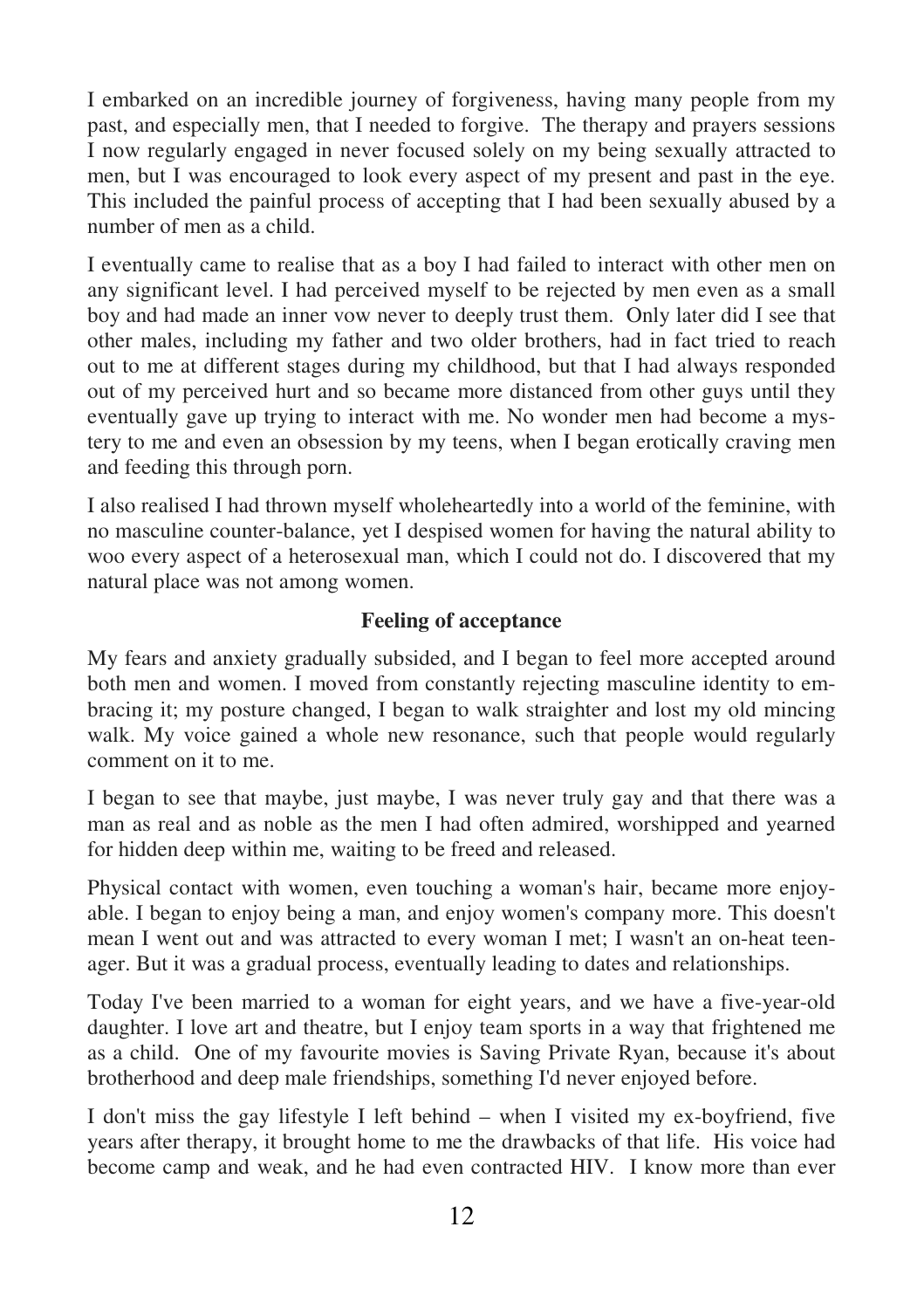that my decision to enter therapy, saved my life. It also saved a lot of taxpayers' money, too. I now believe I would have ended up considering, and no doubt requesting, gender reassignment at the expense of the public purse.

But I now believe people aren't born gay, and anyone can develop the sort of hidden identity I've found. I guess I became straight by accident. It was never a grand plan; the therapy was an attempt to resolve commitment issues, rather than sexual identity. I never had any desire to change my sexuality. But that's what happened – in fact it changed everything.

Today, I find myself a million miles away from where I expected to be half a lifetime ago. I am surrounded by the richest of relationships and am certain of God's eternal love for me. Nothing can replace this. Can life really get much better?

# **CHRIST'S EXTENDED FAMILY With Acknowledgment to Christopher Wong**

Protestants never tire of arguing that the Mother of God could not have been a virgin because the Bible refers to "the brethren of Christ." The following snapshot of our Lord's extended family makes very satisfying sense of a number of scriptural verses, and also various texts from the early Church.

First up: St Joseph, our Lord's stepfather, had a brother named Cleophas. It is reasonable to assume this Cleophas was a pious, steadfast rock of a man, like his brother St Joseph. Cleophas' first wife (whose name is not mentioned in the Gospels) had borne him two sons: Simon and Jude. Cleophas remarried a widow named Mary. This Mary, who through this marriage becomes our Lady's sister-in-law, had previously been married to one Alpheus and had borne him two sons: James and Joseph. There is, of course, nothing extraordinary in the marriage of a widow and a widower, each with children.

We do not hear of Cleophas or Joseph (Jesus' adopted father) in the Gospels during Jesus' adult life. We can speculate that after their deaths, the two families—deprived of their protectors and heads—came together under one roof. This would further strengthen their ties: the two Marys as "sisters" and Jesus and His cousins as "brothers". Gospel and tradition are thus in harmony and without questioning Mary's perpetual virginity.

This scenario throws light on numerous biblical verses, for example, the reference to Jesus' brethren: James, Joseph, Simon and Jude (Mt 13:55). We also know that His mother Mary had a "sister" called Mary, "And there were standing by the cross of Jesus His mother and His mother's sister, Mary of Cleophas, and Mary Magdalen." This other Mary had a husband named Cleophas (Jn 19:25). We can safely assume that Mary wife of Cleophas is not a true sister of the Virgin Mary, given that they both have the same name.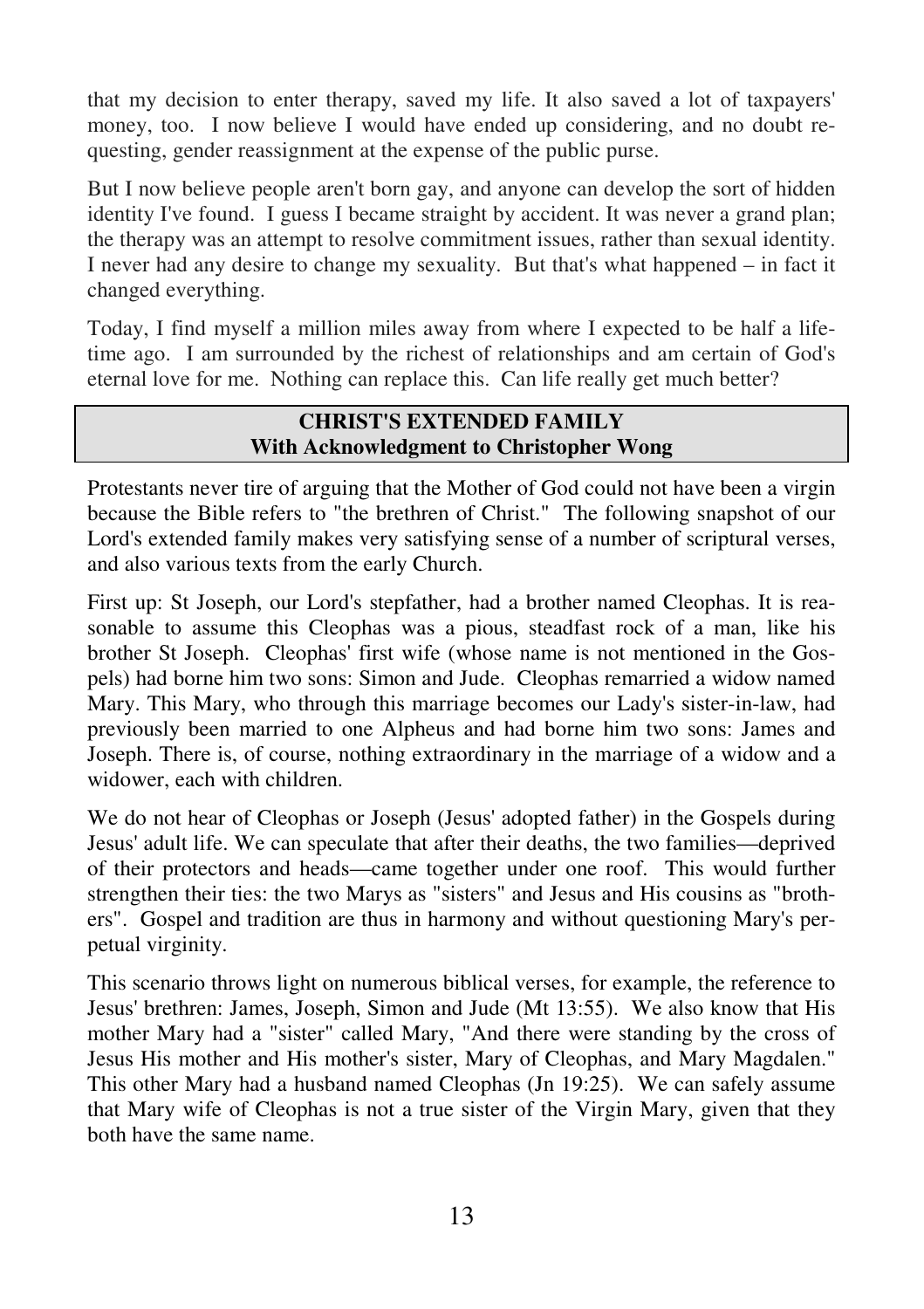Mary wife of Cleophas is also described as the mother of James and Joseph (Mt 27:56 and Mk 15:40). On the other hand, James is described as the son of Alphaeus (Mt 10:3, Mk 3:18, Lk 6:15).

An historian named Hegesippus, a native of Palestine, sheds further light. Hegesippus finished his Memoirs when he was an old man during the reign of Pope Eleutherius (AD 175-189). He had been able to question surviving members of Jesus' family. Hegesippus also tell us that: "After the martyrdom of James, it was unanimously decided that Simeon, son of Cleophas, was worthy to occupy the see of Jerusalem. He was, it is said, a cousin of the Saviour." Hegesippus also confirms that Cleophas was a brother of Joseph (Eusebius, Hist. eccl., III, 11).

St Epiphanius (Haer., LXXVII, 7) says the same and adds (ibid., 14) "that this Simeon, the son of Cleophas, was a cousin of James the Just," as Hegesippus says in another passage. (Prat, Jesus Christ, p. 505).

Ferdinand Prat reasons: "We know then, that the mother of two of the brothers of the Lord was Mary of Cleophas, the sister of the Blessed Virgin. We also know that Cleophas, St Joseph's brother, was the father of a third, called Simon or Simeon. Since the remaining one, Jude, is always connected with Simon and is, like him, part of the family of David, it is reasonable to suppose that he was also a son of Cleophas."

This hypothesis also explains why James, Joseph, Simon and Jude are always named in that order, as brethren of the Lord; why James and Joseph are a pair distinct from Simon and Jude; why Mary, sister of the Blessed Virgin, is called the mother of James and Joseph and never the mother of Simon and Jude; why, according to Hegesippus, Simon and not James is the son of Cleophas; why, again according to Hegesippus, Simon and Jude are of the family of David; why, according to tradition, James was of sacerdotal ancestry; why the common opinion of Catholics identifies James, son of Mary, sister of the Blessed Virgin, with James the Apostle, the son of Alpheus; why Mary of Cleophas is called in the Gospel sister of the Blessed Virgin, when she was really her sister-in-law, being the wife of St. Joseph's brother; finally, why, after the deaths of Joseph and Cleophas, the two sisters brought their families together, so that thereafter the two families seemed to be but one. (Prat, Jesus Christ, p. 136-137).

# **"JUST IMAGINE WHAT AN ABSOLUTELY FABULOUS OPPORTUNITY FOR RENEWAL THAT WILL BE!"**

The demolition contractors who have been employed as bishops by the Church for the last forty years are now being steadily replaced by insolvency and crisis managers.

As reported in the Catholic Herald: "The Bishop of Wrexham, announced the closure of 22 churches by 2020, adding some changes will begin within weeks.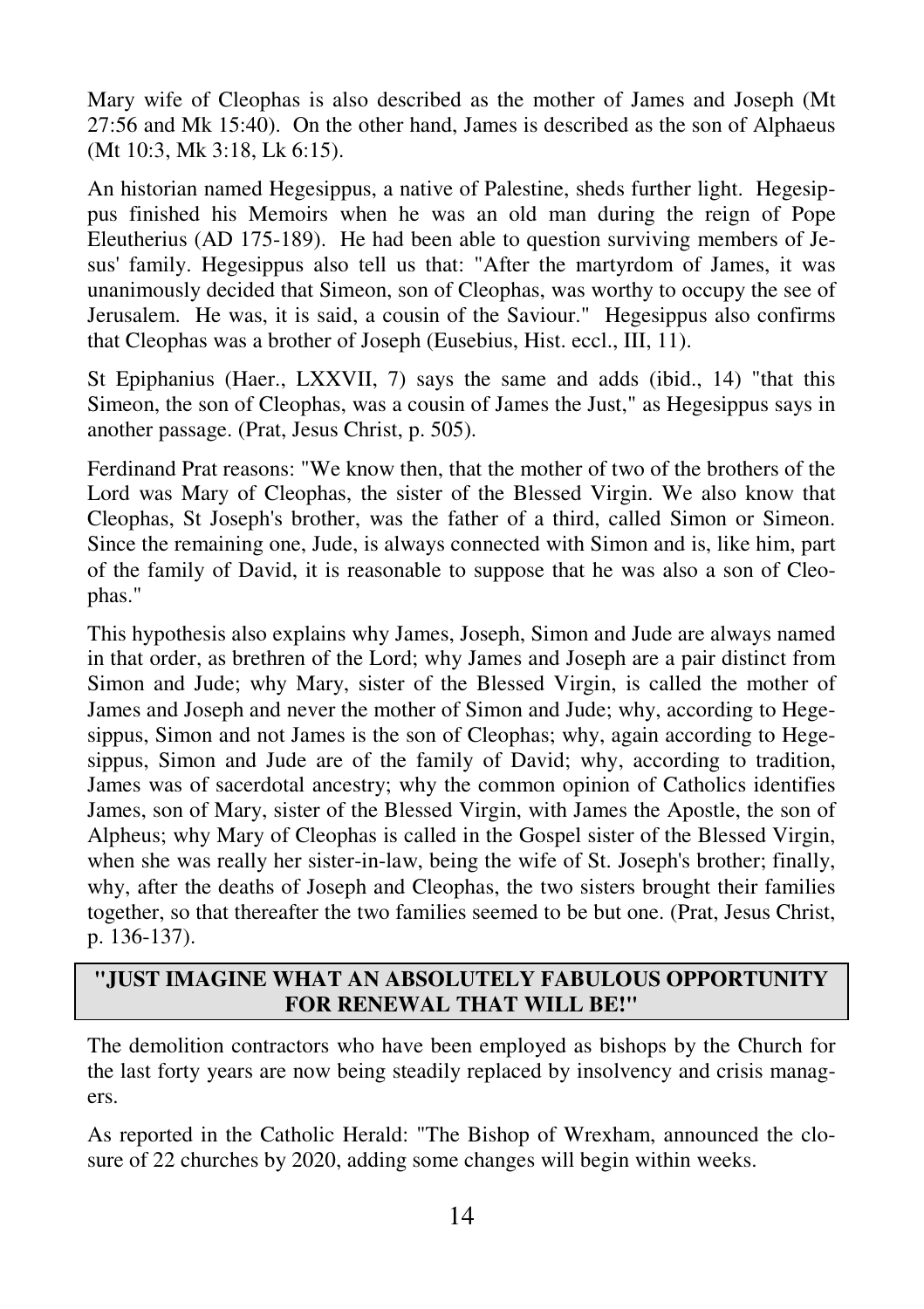

Spouting the usual post-Conciliar episcobabble we have all come to know and admire, he announced that the closure of 22 churches across his diocese is a *"huge opportunity for renewal".* 

In a pastoral letter to the diocese, Bishop Peter Brignall announced that he plans to shut 22 out of the current 62 Catholic churches by 2020. He wrote: *"To some it will be shocking, to others not radical enough* [Presumably he has the Masons in mind here]*; to some it will come as a relief, to others a disappointment or even a scandal; to us all it will be a challenge, but I firmly believe also a huge opportunity for renewal. It will mean pastors and communities will have to look afresh at how we live parish* 

*life, how the Catholic Church in north Wales is profoundly missionary."* 

One can't help a sneaking admiration for someone who can keep a straight face while spewing out that sort of inane drivel. Ah, the springtime of Vatican II, isn't it fabulous? *"On present calculations,"* further notes His Excellency, *"by 2020 the number of under-retirement-age priests will be 22"* 

That's awesome. And a few years after that, there won't be any priests left in Wales. And just imagine what an absolutely fabulous opportunity for renewal that will be!

# **CROSS-DRESSING (By Hilary White)**

*[Hilary White is one of the most original and insightful counter-cultural thinkers on the trad circuit today. I've printed the following essay without her permission. But I would like to pay her, so if anyone reading this has her email, or knows someone who might, please pass it on. I'm not personally endorsing the following essay, because it addresses what is uniquely a woman's issue - although I would be less than honest if I did not say my sympathies are with her. However, I do believe that what Hilary writes deserves to be prayerfully and reflectively read by Catholic women - Ed]* 

So, remember those "leathern-winged harpies" I mentioned the other day? Self-identified "conservative" Catholic women who apparently patrol the



internet making sure no one says an unkind word about Harry Potter? Well, the same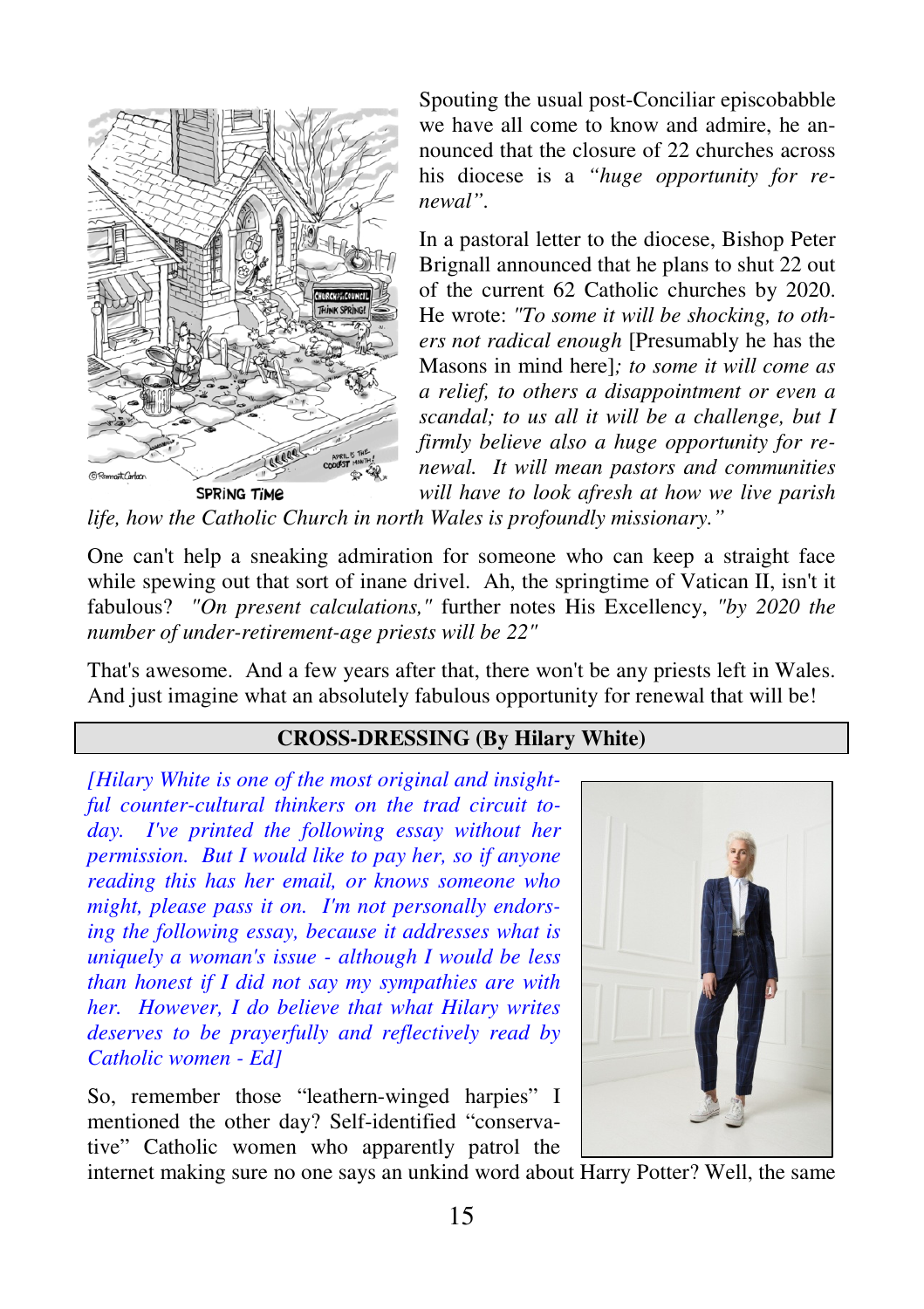flock also seems a little sensitive about suggestions that they ought not to be participating in the modern cultural disease by cross-dressing. In fact, I first met them on my blog some while ago when I suggested On the Origins of the Sexual Revolution: Why did Marlene Dietrich Start Wearing Trousers? Marlene Dietrich, Sexual Revolutionary that one of the easiest ways one can, in a small way, actively subvert the new regime is to cease wearing men's clothing, namely, trousers. It was like a duckcall, so instantly was my commbox and email all aflutter with the leathery flapping and shrill shrieking. I expect that they will be back with this, my second foray into the subject.

Some time ago, I decided that my own participation in the usual activities considered normal under the New Paradigm of the Sexual Revolution, must cease entirely. This was well before I turned Trad, but I had come to an understanding of the cultural poison that the SR really was, and wanted no part of my life to continue to be involved in it.

Shortly after this I found that not only did I want to reform my life to conform to the moral law of God, I no longer wanted to have anything I did, including the way I presented myself, reflect those values, down to the smallest particle of appearance of external cooperation.

I was a bit scrupulous about it, admittedly. I decided, at about age 32, that I would resist, actively and passively and start to dress, as I put it at the time, like an adult woman.

I didn't talk about it much at the time, and it was, of course, before the advent of 'blogs, but people noticed, and would sometimes ask me about it. I never wanted to dictate to anyone how they should dress, but I was happy to explain my reasoning. It was then that I noticed the oddly furious reaction one could sometimes generate by suggesting that a person change the way she dresses to present a different kind of cultural message. To, in effect, opt out of the anti-culture and start wearing a visible badge of that resistance.

I was surprised at the violence of expressions used, and how uniform they were. I always got the same phrases, mainly having to do with the assertion of absolute personal autonomy. It seemed almost as if the response had been conditioned somehow.

The other day, I was daydreaming at Mass, as usual, and happened to glance at a woman who was wearing jeans with some kind of casual top, plus a chapel veil, and I started pondering the incongruity. Why did it strike me as incongruous? What message was being sent, and why did it seem mixed, even contradictory? What do jeans mean, culturally speaking? What does a chapel veil mean? And why don't they go together?

When I was a teenager, I was very interested in clothes, but not in the usual way. Having been raised on the West Coast in the 60s and 70s, cultural experimentation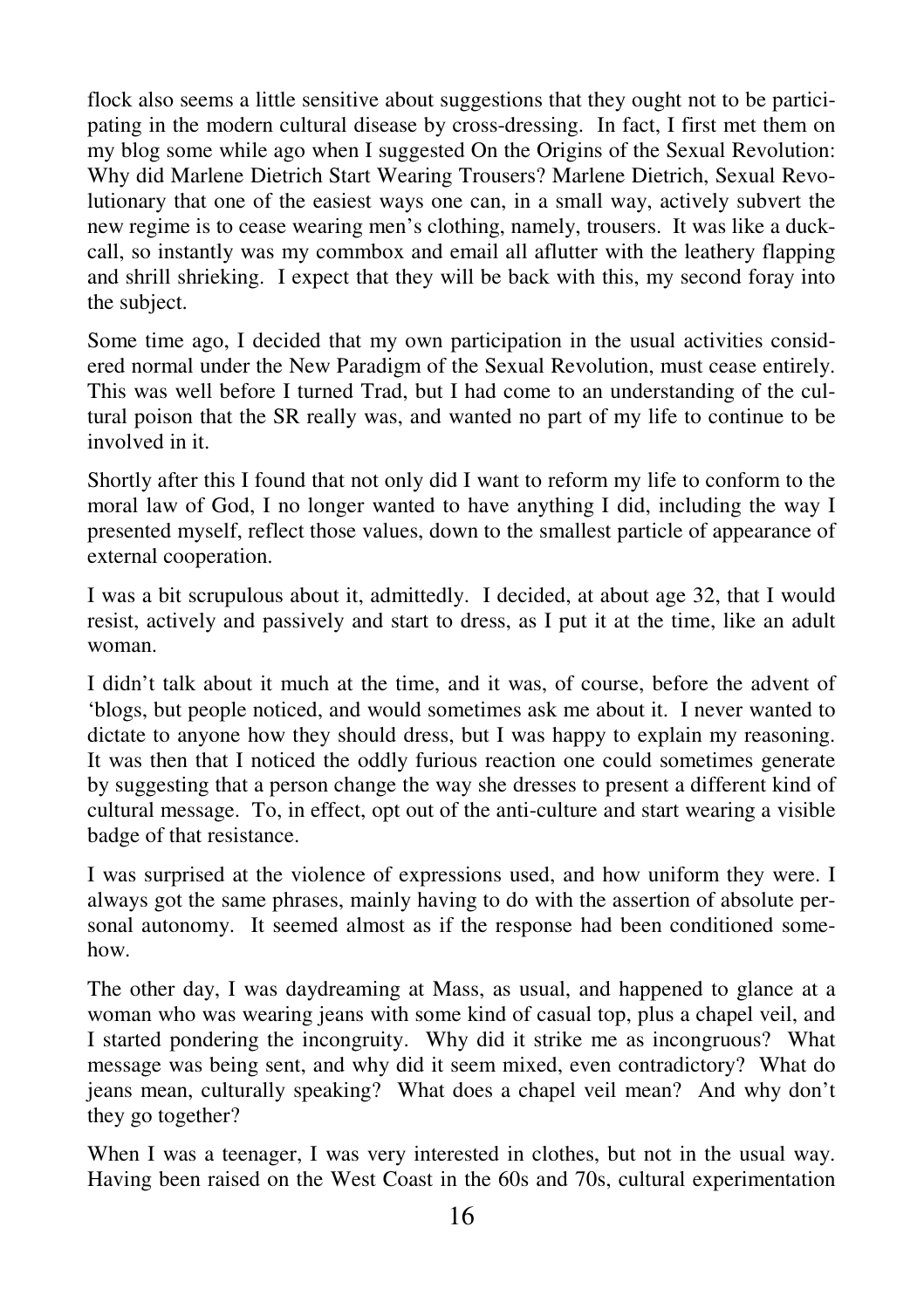was a way of life and I wanted to understand what the clothes we wore *meant.* That cultural revolution had been concerned with changing a great many aspects of our daily lives, and clothes not the least. I was keenly attuned to the history of clothes and the cultural messages sent out by the things we choose to wear.

It was then that jeans had become ubiquitous for men and women, or I should say at that time for boys and girls, since the adults were not being included.

Jeans on everyone were one of the symbols of what was then called "youth culture," and were actively understood at the time as both an economic statement, rejecting the dictates of capitalism, and, more pertinently and lastingly, as a rejection of distinctions between the sexes.

 "Unisex" clothing and hairstyles were deliberately adopted by the revolutionaries, specifically in order to subvert and eradicate cultural sexual distinctions, (a doctrine that has finally reached its fullness in the person of Bruce Jenner.) Wearing jeans, particularly by women, in other words, was one of the early works of the Sexual Revolutionaries.

Perhaps it was this cultural sensitivity that makes me notice it as strange even now. When I see a middle-aged woman wearing jeans – that I still regard unconsciously as clothing for teenagers, children, essentially  $- I$  can't help but wonder, instinctively, why she doesn't want to grow up and why she doesn't want to look like a woman. I am only going on my own observations here, but I think one of the larger undocumented effects of the Revolution was to make us afraid of the fullness of sexual maturity that finds its completeness in marriage and motherhood.

My mother, who had long been ensnared in the ideology's web, told me that in her teens, in the middle of the poodleskirts and bobby-soxer period, the way people dressed was, as she put it, "rigidly controlled" socially, and deviation from the accepted standards was heavily punished. She said that it was specifically against this suffocating social control that her generation rebelled. But I am inclined to believe, knowing what I do about Marxist grievance-mongering and psychological manipulation techniques, that her memory of that time may have been somewhat skewed by the interpretations of the new orthodoxy.

Since the Revolution, dress has become, in Western countries, a "very personal matter," and as such is absolutely and utterly sacrosanct under the rubric of personal autonomy, a doctrine that has come to rule every aspect of our societies. I have come to believe that its ability to generate a disproportionately emotive response is itself part of the revolution's brainwashing. As Orwell might have put it, that it is a form of Crimestop to burst into a rage at the suggestion that one might be happier eschewing habitual participation in the evil anti-culture that is making everyone miserable.

Since that all-encompassing cultural alteration, "expressing" ourselves by our dress, often deliberately in order to shock and undermine cultural standards, has become one of the hallmarks of modern Western notions of "freedom." And as with all suc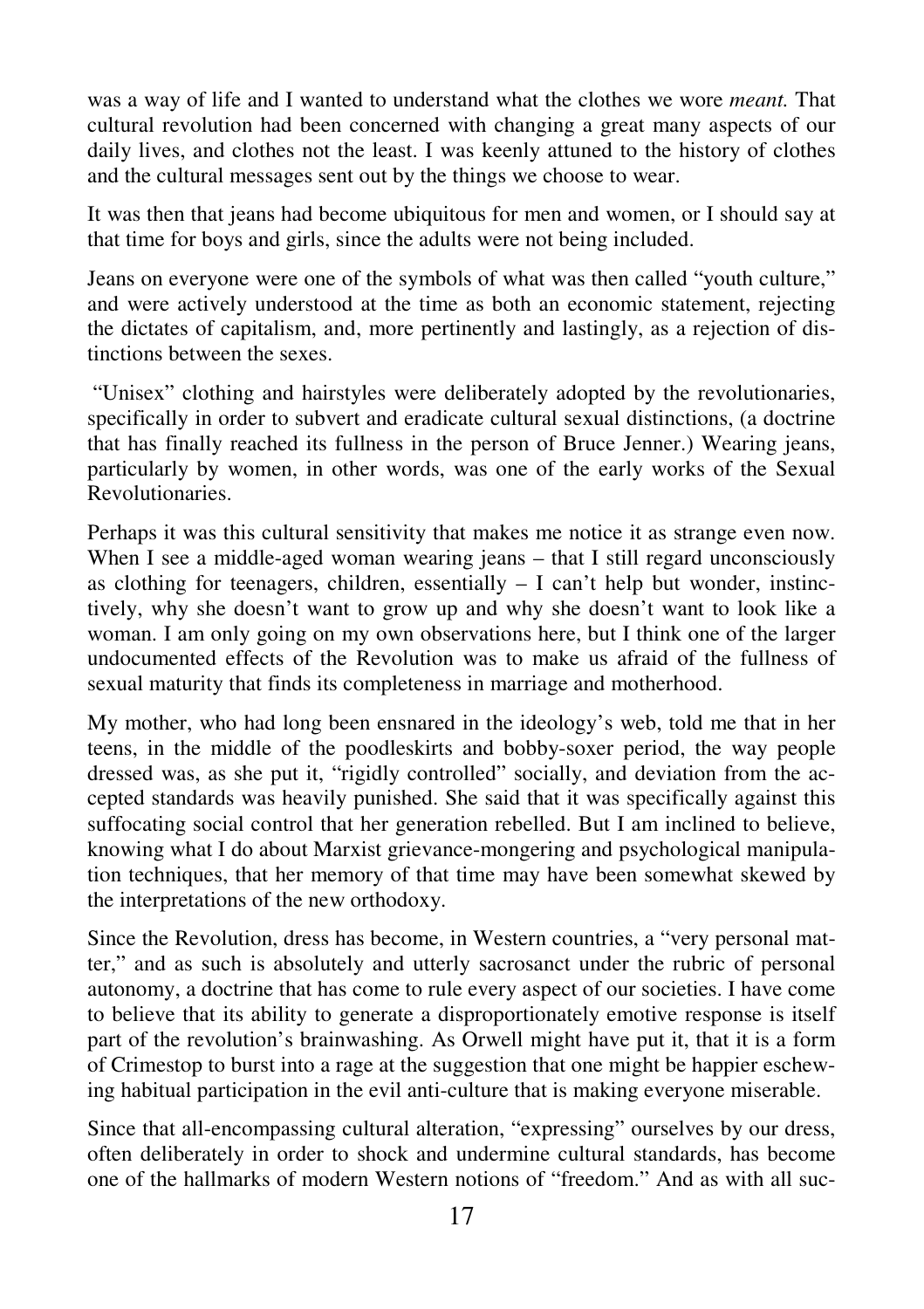cessful revolutions, the one unforgivable crime is any attempt to deny the tenets of the revolutionary ideology. Thence comes the flapping and shrieking.

But what about wearing trousers, more generally? How did that happen, and when? It is usually not so easy to pinpoint a large cultural development, but in this case we have not only the written memory, but photographic and even video evidence. Perhaps unsurprisingly, the "trousers craze" was started by Hollywood, in the person of Marlene Dietrich – the Angelina Jolie of her time – who in 1932 shocked US society by wearing a tuxedo to the premier of a Biblical film called, "The Sign of the Cross," a message that would have been difficult to miss even then.

Although the star was later quoted calling the whole business a lot of "fuss over nothing" and claimed that she had been wearing trousers privately for years, the stunt was not a simple matter of a personal choice on the night of the premier. The suit she wore had been carefully prepared, having been tailored for her by none other than the legendary Coco Chanel herself, and the journalists had been prepped as well.

That photo was splashed the next day across the front pages of every newspaper in the country. The response was immediate and sensational, and global, as it was no doubt intended to be. The media were instantly awash in interviews and responses from prominent members of the Hollywood elite and from politicians and other opinion-makers. At one point, the US congress even briefly considered, and then dismissed, a bill that proposed to prohibit women from attempting to pass themselves off as men.

Department stores took the hint and started stocking up on knock-offs.

The trend was immediately followed by a number of the more "progressive minded" Hollywood stars, among whom the cultural progressivist pioneer Katherine Hepburn was notable. It was soon to be bolstered by the necessity of women going to work in wartime factories while their husbands and boyfriends were fighting.

Not all Hollywood women were on board. Constance Bennett said, "Trousers? – Never!" and called them "atrocities." Adrienne Ames said, "I am not ashamed of being a woman. I intend to keep on looking like one. Trousers on women are quite hideous. You will never – I repeat – never see a woman wearing trousers on Park Avenue!" Carole Lombard said, "I have never seen a single woman who looked well in trousers. I adore men's tailoring – but trousers? No!" But none of these had the mystique of the sultry, sophisticated and obviously highly intelligent superstar Dietrich.

She remains a "style icon" and a symbol of overturning and defying cultural norms to this day. It is also notable, perhaps, that after her death, following a lifetime of "androgynous" and "genderbending" roles, it was revealed that she was herself "bisexual". She has become, retroactively, a proto-representative of the gender ideology which she assuredly had a major hand in promoting in its nascent stages.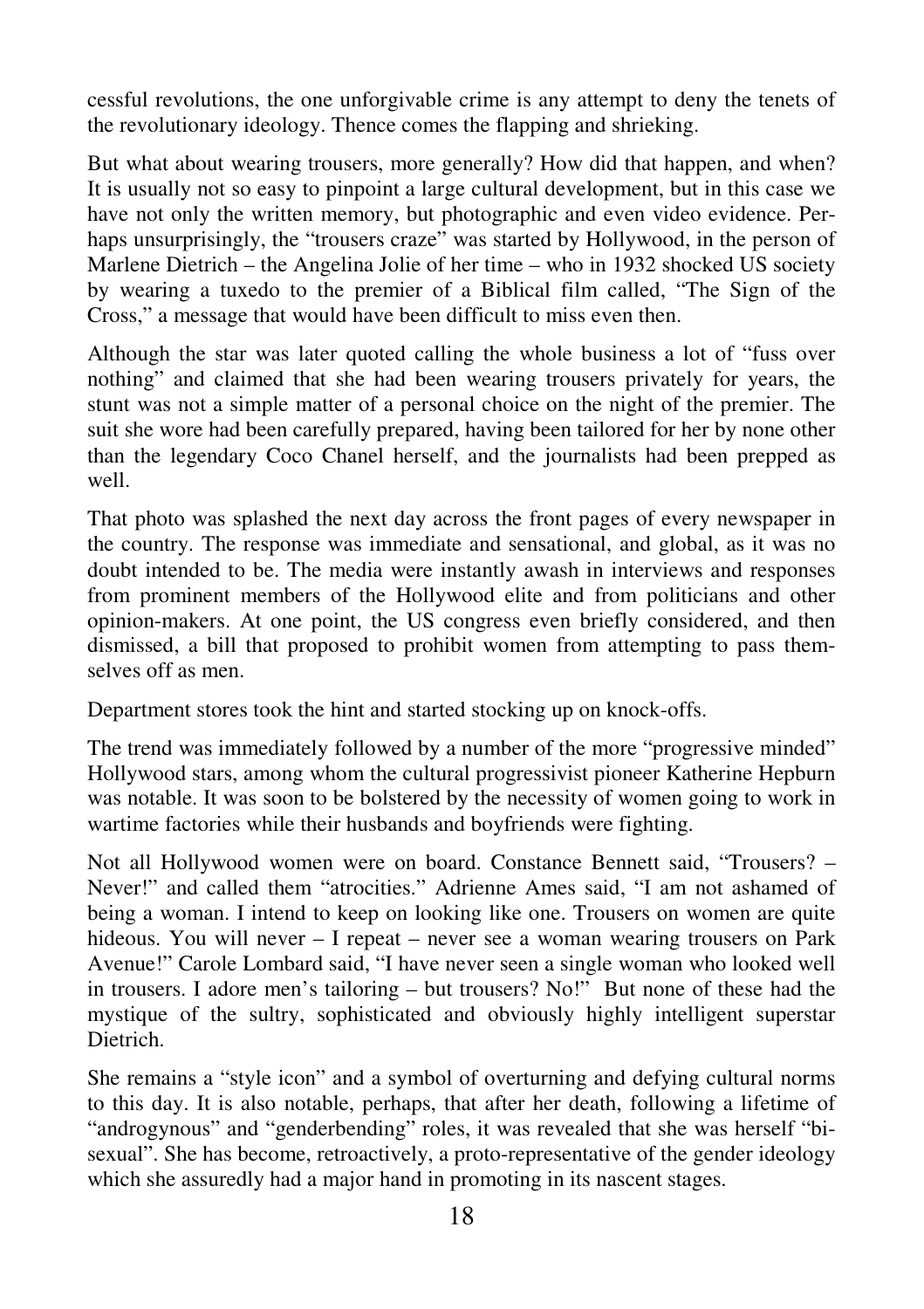Naturally, I'm not saying that a particular kind of clothing is *per se* appropriate or inappropriate for all women or men. The matter is obviously culturally determined. In some parts of India traditionally feminine clothes consist of loose trousers under a long tunic. In Bhutan, the customary outfit for men involves a kind of kilt, and of course we could name such cultural artefacts all day.

But we live in this cultural context, that of the nations formerly known as Christendom and now called the West. In this culture, since the arrival of the Barbarians in the former Roman empire, it has been the cultural norm for bifurcated clothing to be mainly the preserve of men. Women starting to wear trousers is a subversion of those 2000 years of cultural standards, and I contend a deliberate, conscious one that has done its work well in forwarding the goals of a revolution bent on utterly destroying them.

But of course, saying that the wearing of skirts or trousers for women is culturally determined is going to be used as an excuse: if it's only a cultural custom, obviously the culture has changed and it's now perfectly normal. OK, maybe, but doesn't that mean that understanding where this change came from gives us more freedom to act?

People ask me all the time how they can possibly do anything to stop this culture, to turn the Titanic away from the iceberg it is inevitably heading for. I usually tell them the same thing: that the only person over whom we have complete control is ourselves. If we want to see the culture change, we can change it most securely only in ourselves. We, as women, can find at least one very simple way of becoming the walking embodiment of a counterrevolution. Stop dressing like men. It will send a message.

## **THE ORLANDO MASSACRE OR: STRAIGHT AND CROOKED THINKING By Graham Moorhouse**

The recent murder of some fifty men and women in a homosexual bar in Orlando was an unspeakably wicked act. And it goes without saying that we should pray for the victims and their families, and, indeed, for the family of the perpetrator of this evil crime. I find it difficult to pray for the soul of the perpetrator, but as Christ spilt His precious blood out of for love of all men, one must make the effort. We should also pray for all the other poor souls trapped in these sewers.

However, it should be possible for a decent, sane man to abhor the crime and lament the loss of life without joining in the bizarre celebration of fags and faggotry that this event triggered in the secular asylum. When a bad man is murdered by another bad man, the victim does not become a good man, he merely becomes a dead bad man.

Why, I hear some ask, use harsh words like "faggot" when referring to homosexuals, instead of more bland words like "gay"? I do so out of a sense of justice to decent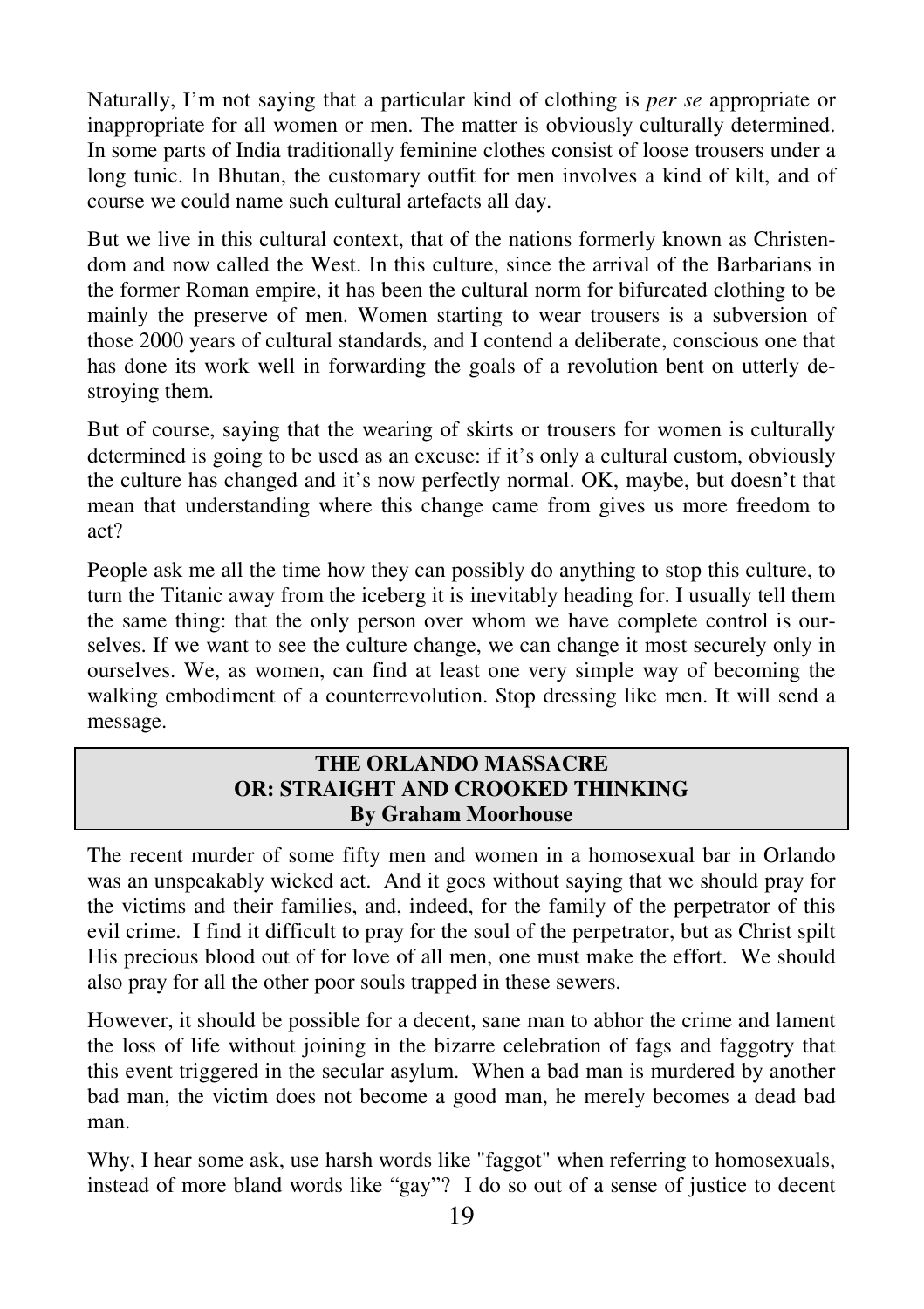homosexual men. There are men who bear the cross of the disorder of same sex attraction, but who strive manfully to live decent, chaste, upright lives. I personally have one such acquaintance, a good man who carries a heavy cross, who would rather be seen dead than frequent these emporiums of mortal sin.

"Homosexual bars" are a misnomer, for they are no way analogous to ordinary bars where people go to socialise and hang out with friends. Homosexual bars and clubs exist for one purpose: to facilitate promiscuous sodomite sex, and lots of it. Thus the Orlando club would be like a portal of hell – where the damned hate the damned.

29-year-old Omar Mateen, the killer, was almost certainly homosexual himself, for he was known to be a frequent patron of the nightclub. So what we really have here is a homosexual man killing other homosexual men. Omar was clearly a deeply conflicted individual, a state of mind yet further exacerbated by his adhesion to the evil creed of Islam.

Should it surprise us that a homosexual man should want to kill homosexual men? only if you have been mindlessly soaking up liberal propaganda for the last twenty years. The fact is that most serial killers are homosexual, most spree killers are homosexual, almost the entire officer corps of the Nazi Brown Shirts where homosexual (and they made a pretty good fist of killing other homosexual men - see the Night of the Long Knives), plus domestic violence, up to and including murder, is widespread in the homosexual community. Liberals would have us believe that homosexuals are regularly beaten up by gangs of homophobic skinheads. The truth is that almost all violence against homosexuals is perpetrated by fellow homosexuals. Once one escapes the liberal psychosis, one will in time be able to reclaim one's birthright and be able to stare reality in the face. And the reality here is: fags often hate fags, and fags kill fags - always have done and always will do.

Indeed, as I started work on this essay, news is breaking of one Stephen Port, 41, of Barking, easy London, being charged with murdering four men he met on gay websites. He is also accused of six further counts of administering a poison, seven of rape and four sexual assaults against another eight men.

The reason I believe is simple: homosexuals are often deeply conflicted, just as an alcoholic both loves and hates his bottle, so many homosexuals both burn with lust for their disgusting, unnatural, unhealthy vice, yet at the same time, retain enough humanity, to be deeply repelled and revolted by it. This turmoil in the soul explains why suicide, drug addition, mental illness, alcoholism, violence and a cavalier attitude to deadly disease, are inbuilt into the homosexual sub-culture.

Should it surprise us that an Islamic Jihadist was homosexual? - only, again, if you have been uncritically soaking up liberal and Islamic propaganda for the last twenty years. When I was MD of a building company, one of my foremen did a two-year spell of duty in Saudi Arabia. When he returned, some of his first words to me were to express amazement at how many of the men *appeared* to be homosexual. *"You*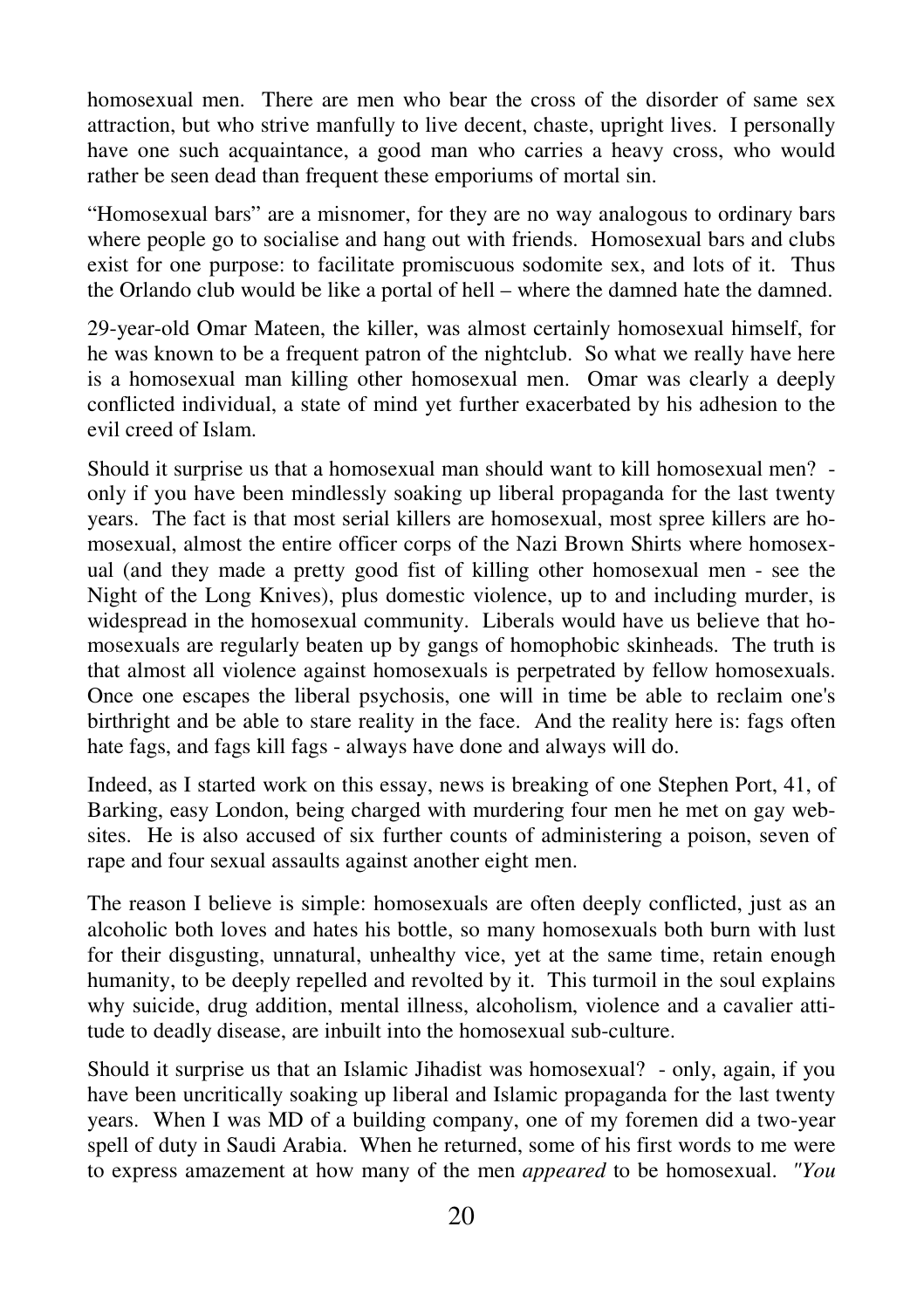*see men walking around hand-in-hand everywhere,"* he exclaimed, *"even policemen on duty!"*

The truth is that the entire Islamic world is a sewer of sexual perversion: child brides, female genital mutilation, war rape (explicitly encouraged by the Koran), sexual abuse of children (Mohammed had a six-year-old wife), incest (the reason Pakistanis suffer high rates of mental retardation is almost certainly inbreeding), rape (100% of the rapes carried out in Stockholm last year were carried out by Muslims), child rape (Rochdale), porn (according to Google, Pakistan tops the list for porn-searches), bestiality (Pakistan also tops the world in searches for sex with animals: pigs, donkeys, dogs, cats and snakes - *snakes*!) and widespread faggotry (in Iraq, MPs recently complained that the number one challenge in the detention facilities was keeping the inmates off one another). Plus, the Islamic world's enthusiasm for public whippings, even of young women, suggests a strong undercurrent of sadomasochism. US officials revealed in 2011 that former al Qaeda leader Osama bin Laden had a stash of pornography hid in his squalid lair in Pakistan. Recently, former US intelligence director, Lieutenant General Michael Flynn, revealed that the hard drives of laptops seized from ISIS jihadists were filled up to 80 per cent with porn films.

If you really want to understand how a culture steeped in sexual licence and perversion rots the soul and mind, just brood over the following: in 2010, the Yemini government sought to set a civilised minimum age for marriage (17 for girls, 18 for men). The result: thousands of *women* in black niqabs poured onto the street in protest and to defend the Islamic tradition of child brides as young as eight. They held up posters which read: *"Do not prohibit what God has made possible."* It is difficult to get one's head round a religion so sick that its *mothers* are prepared to march in their thousands in defence of vile paedophile child rape - or why anyone would want to worship a deity that promoted such cruel obscenities.

What then of those awful stories one hears of homosexuals being tossed from highrise building in territories controlled by ISIS? Ask yourself this: how many normal heterosexual men do you know who have the slightest inclination to throw a homosexual man off a bus, let alone a high-rise building. The answer is none, which leads one inexorably to the conclusion that most of the perpetuators of these unspeakably cruel crimes are conflicted homosexual men themselves - fags hate fags and fags kill fags.

Omar was also an Afghan. Boy rape and adult faggotry is normative in Afghani culture. Do a Google search on "Bacha Bazi". Bacha Bazi includes boy sex auctions, which are popular in Afghanistan. Decent American servicemen serving in Afghanistan are being driven into PTSD and suicide because they are ordered to turn a blind eye to child rape, because it is deemed by their superiors to be cultural. This is just one of the reasons decent men return home to the United States broken, and tragically sometimes blow their own brains out. It is not just combat trauma; it is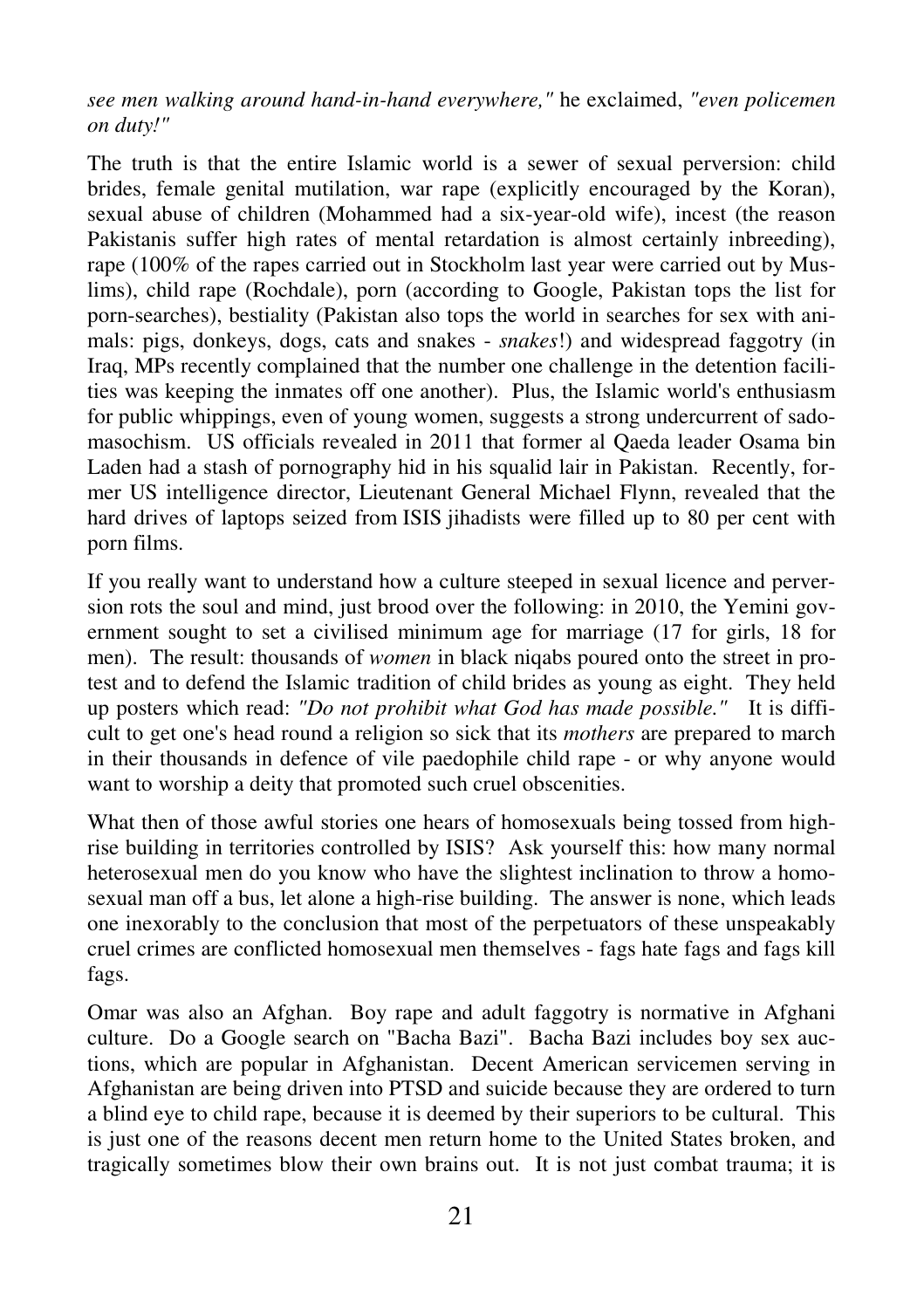because of the soul-crushing, despair-inducing scandal of the depravity to which they have been forced to turn a blind-eye.



But the absolutely crucial point to understand is that this is only meaningful if you speak English. If you speak French or Chinese all you have in front of you is random nonsense, random coloured balls.

DNA can be conceived of in the above terms, an "alphabet" constructed of coloured beads, which carries the instructions for a human being, a daffodil or whatever. But the crucial point is that DNA doesn't actually do anything; it is merely a string of coded instructions, like the assembly instructions for a Boeing. Instructions do nothing unless someone who understands the language in which the instructions are written, reads them and then carries out those instruction. Similarly the DNA has to be "read" and the instructions carried out. Within every living cell there is an "interpreter" that does just that, reads and then executes the instructions written in the DNA alphabet.

Even more amazing is that modern geneticists have discovered that there is more than one DNA "language". So some species have the same DNA "alphabet" writing instructions in a different language! It is as if the mother tongue of some DNA "interpreters" is English but other "interpreters" speak Japanese, so the DNA has to write its instructions in a different language for some species.

Once you begin to understand this, the secular creation myth of blind evolution becomes not just nonsense but nonsense on stilts.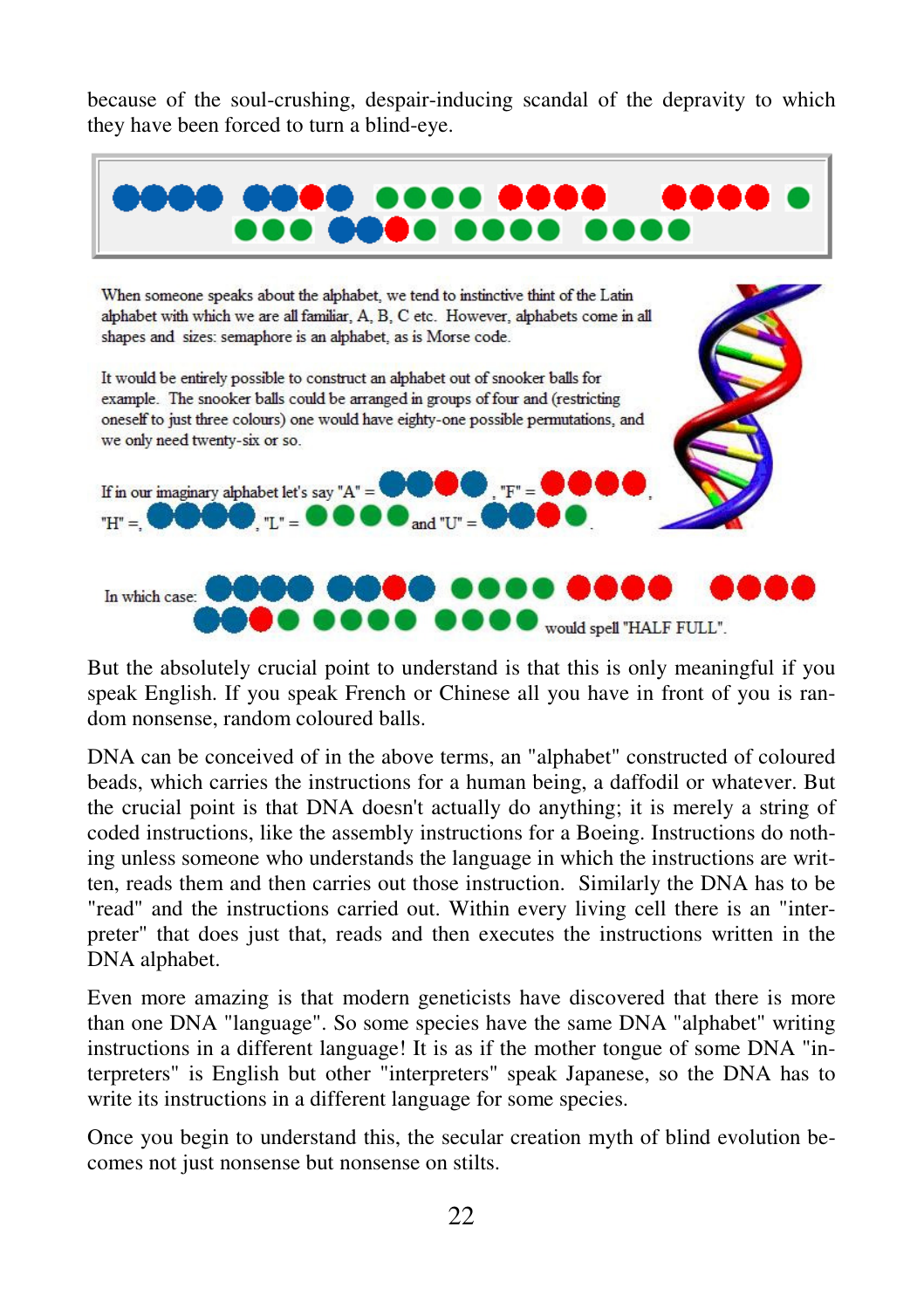There is a sort of parable put out by secularists to answer the objections raised by creationists. It goes something like this: if you have a million monkeys banging away on word-processors 24/7 for a million years, it is possible that one of them could inadvertently write the complete works of Shakespeare just by accident. To this one may reasonably retort, theoretically possible but still astronomically improbable.

However, what modern genetics clearly shows is that it is far more extraordinary than that, with each species having it own coded instructions written in the DNA "alphabet", in the specific language of the "interpreter", our monkeys would by sheer chance, have to write the complete works of Shakespeare on the Monday, War and Peace on the Tuesday and Lord of the Rings on Wednesday ... and keep up this amazing achievement millions of times over - with a complete new set of instructions for each new species.

## **THEY SEEMED LIKE A NICE COUPLE Or: State Infanticide by Non-Judgementalism**



Little two year old Liam Fee died when his mum or her lesbian partner punched or kicked him in the chest so hard they ruptured his heart. They did this, almost certainly, because he wouldn't stop crying. And he wouldn't stop crying because the couple had broken his thigh with similar violence a day or so before, and he was in prolonged *unimaginable* agony. In fact, he had his femur broken because he wouldn't stop crying because the couple had earlier fractured his arm. He had a total of 30 injuries when he died.

His mother Rachel and her lesbian partner Nyomi had carried out two years of cruel abuse of Liam and two other children. The couple had imprisoned one of the other boys in their care in a cage made from a fire guard and tied his hands behind his back with cable ties. A third child in their care was tied naked to a chair in a dark room and left surrounded by snakes and rats, having been force-fed his own vomit and told that snakes eat naughty little boys. All the children were given cold showers for wetting their beds.

Before killing little Liam, the couple Googled: "Morphine for children,"



"How long can you live with a broken bone," "Will a hip fracture heal on its own?"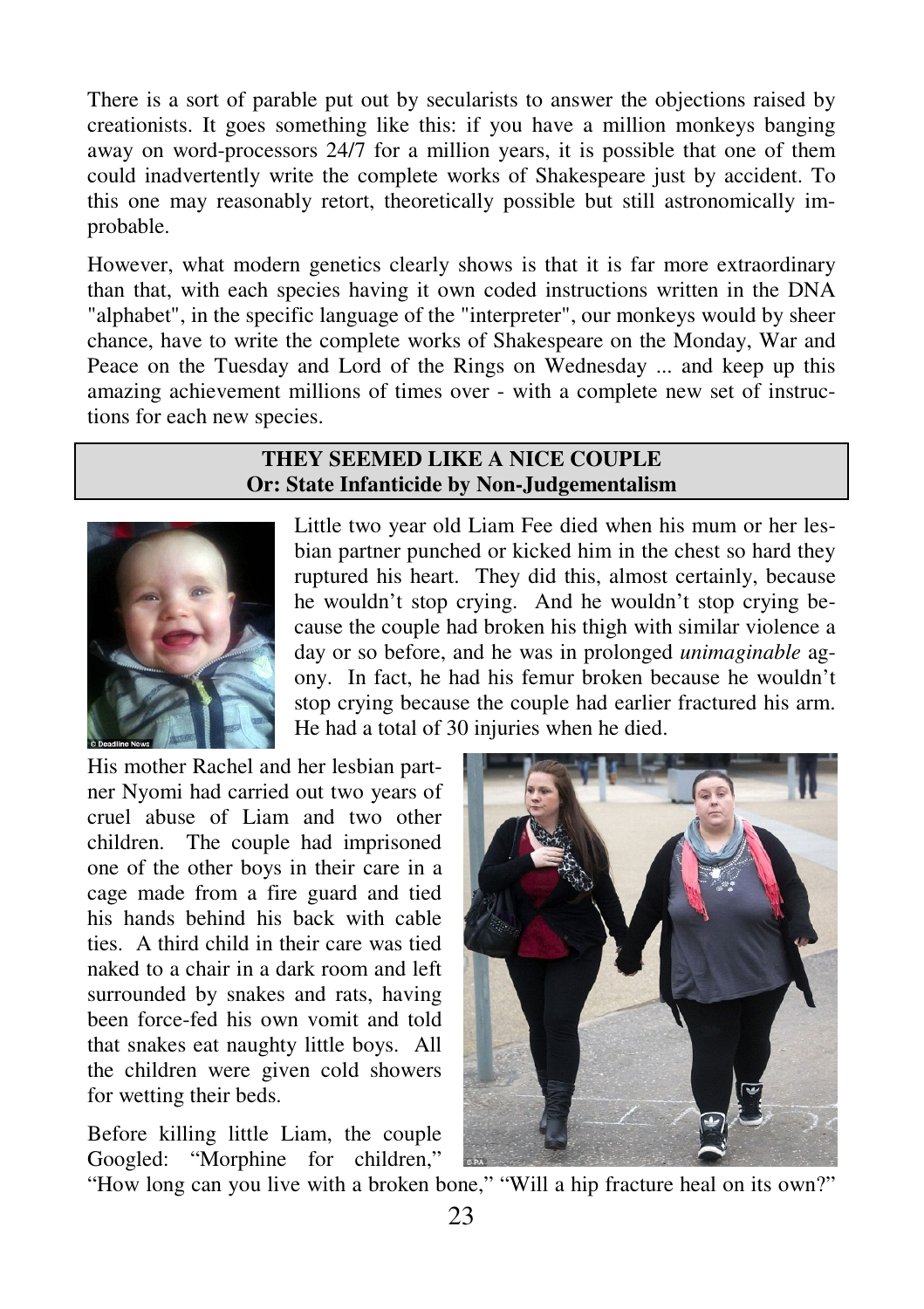and, after killing him, "Can wives go to prison together?" They then set about trying to stitch up the child they had imprisoned in the makeshift cage for the murder, forcing the fist of this child into Liam's mouth post-mortem in order to leave DNA traces.

The Social Services had repeatedly failed to act. It would, you see, have been judgemental to assume that a couple of lesbians could not make **excellent** mothers. Hence we had the customary catalogue of missed opportunities by the Social Services to save Liam and the others. We are now told that Fife's Child Protection Committee is carrying out a review into Liam's death - blah, blah, blah. One of the things that you can bet your right arm will not be covered by this review is the patently ridiculous assumption that lesbians in general make good mothers. That would be to question a settled dogma of the secular asylum. It would be like the Catholic Church setting up a commission to question the Virgin Birth.

A lesbian is by definition a woman who has failed to develop, except in a very narrow physical sense, as a woman. There may be numerous reasons for this failure, reasons which psychologists, broadly speaking, now understand, but that is a different issue. Thus lesbians have less of the empathy, caring, warmth, tenderness, compassion, family cherishing, self-giving, openness to children, or that softness that is the source of a woman's power, and which is broadly what we mean when we say a woman is feminine. Thus, to argue that a lesbian, generally speaking, may make a good mother is as daft as assuming that a bird that has failed to develop its feathers will experience absolutely no problem flying. It's conceivable of course that such a bird may surprise us by flying moderately well, but no sane man would want to bet on it.

But surely we must concede that Rachel and Nyomi were exceptional even by lesbian standards? Yes, of course, but they were exceptional in the sense that they were a very extreme example of the norm, not in the sense that they differed in essence from the norm.

Rotten ideas have rotten consequence. When the political classes and the liberal establishment cravenly caved into the lie of the militant homofascist collective that homosexuality was normal, that lie had consequences. The agonizing death of poor Liam was just one of those consequences.

The US state of Illinois keeps a register of sexual assaults carried out by adoptive and foster parents on their own children. The figures are very illuminating. Between 1997 and 2002, 69% of recorded offenses were carried out by lesbian couples and 14% were carried out by male homosexual couples. That means that 83% of offenses were carried out by people suffering from a psycho-sexual pathology that inflicts less than 2% of the population! Go figure, as they say. These figures mean that a child is something like 240 times more likely to be abused by a lesbian mother than by a normal mother. Yet these are the sad, sick, stunted individuals with whom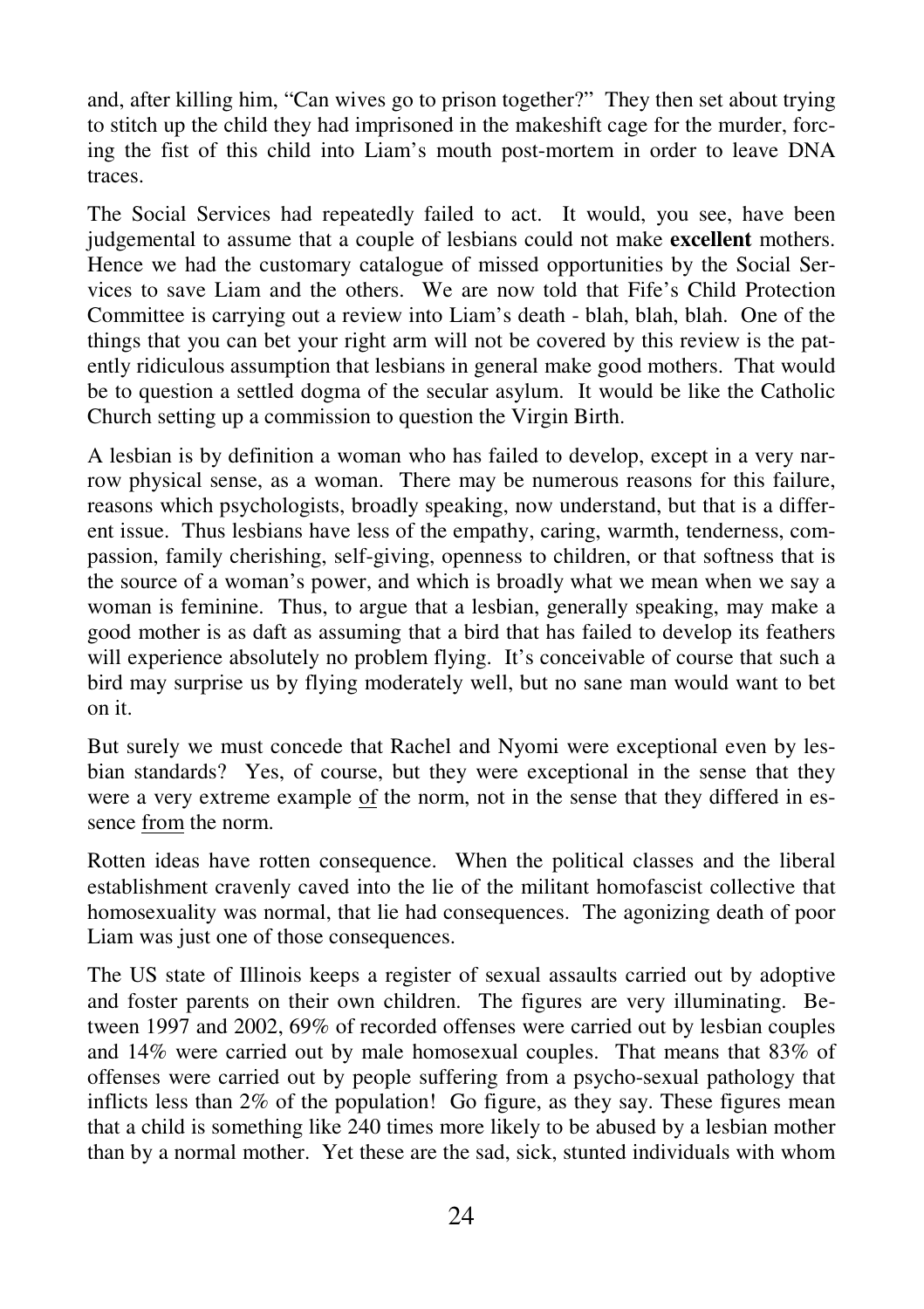the Social Services are now legally obliged to place children, to satisfy laws rooted in the liberal psychosis.

Sad little Liam was a high-profile sacrifice to the gods of non-judgmentalism. There is no doubt that there have been, are, and will be many more.

## **A CHILDREN'S ROSARY BALLARD The Five Joyful Mysteries**

## **I - The Annunciation**

Our holy mother, Mary, A virgin pure was she; Espoused unto St Joseph In the land of Galilee

Now God sent down to Mary His angel Gabriel. "Hail, full of grace," the angel said, "The Lord with thee doth dwell."

 "And blessed art thou, Mary, Amongst all womankind,"\_ But Mary at the angel's word Was troubled in her mind.

 "Oh, be not troubled, Mary, And let thy fears be done; Behold thou has found grace with God, And thou shalt bear a son.

 "It is the name of Jesus That thou shalt name him by; He shall be great, and shall be called The Son of the Most High.

 "And God a throne will give him\_\_ King David's throne of yore\_\_ And of his kingdom there shall be No end for evermore."

 "How can it be," said Mary, "And I a spotless maid?" "The Holy Ghost will come to thee, God's power will overshade.

 "Thy holy one shall therefore be The Son of God. Behold

Elizabeth, thy cousin, Though now in years grown old.

 "Shall also be a mother Ere many months ye see, Because no word to God on high Impossible can be."

 "Behold," said humble Mary "The handmaid of the Lord. And let it unto me be done According to thy word."

The angel parted from her, And in that day and hour The Son of God took human flesh By his almighty power.

*Glory to God the Father, And his eternal son, And glory to the Holy Ghost For ever, Three in One.* 

## **II - The Visitation**

Now in those did Mary Arise, her steps to bend Through Judah's hills to visit Elizabeth, her friend.

In haste she made her journey Along the mountain road, And entered where Elizabeth And Zachary abode.

Elizabeth beheld her, And rising at the sight, Filled with the Holy Ghost she spake In wonder and delight.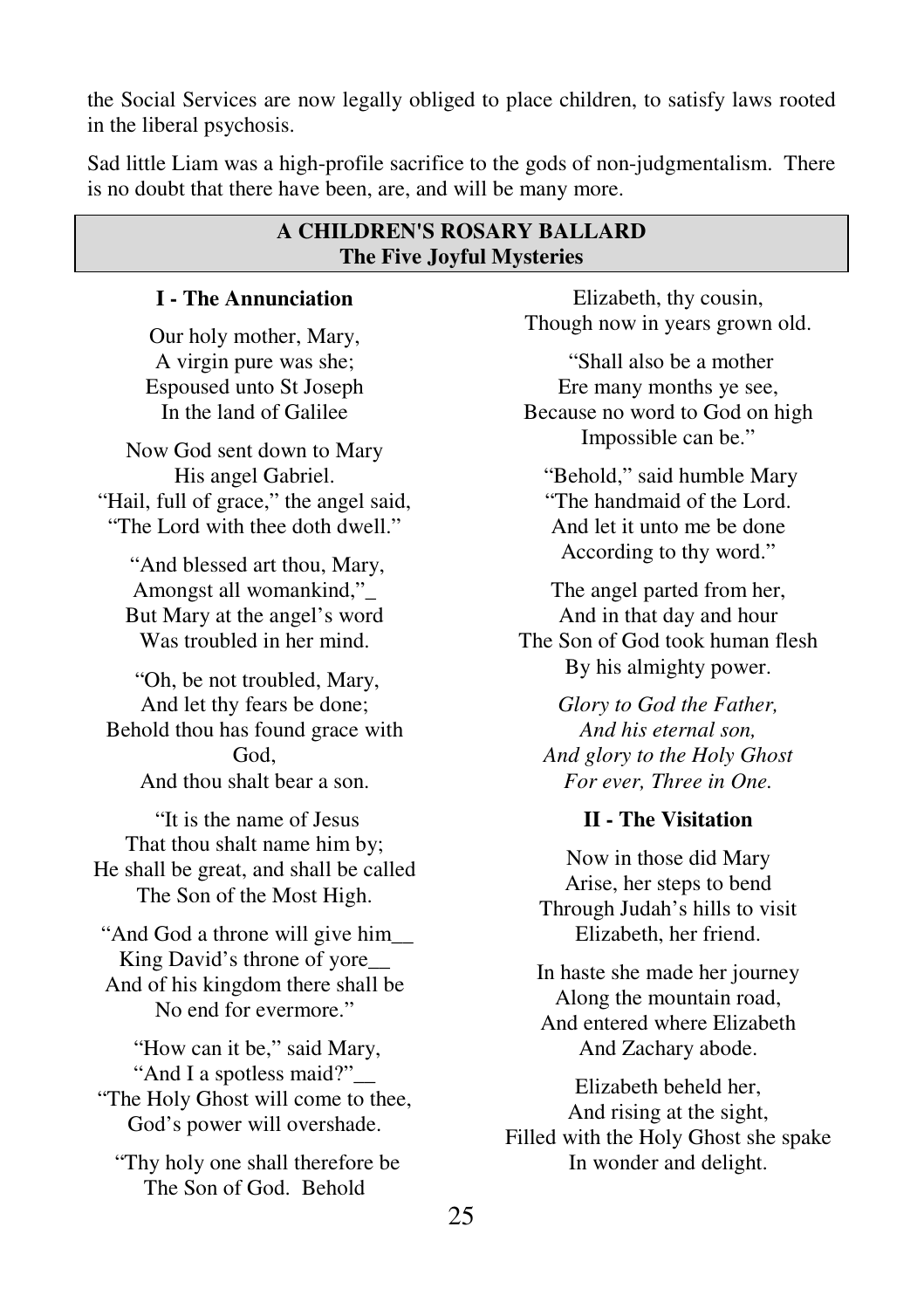"Oh, blessed amongst women," She cried aloud, "art thou; And blessed is the holy fruit Whom thou art bearing now.

And how can such a marvel Of condescension be, That thus the Mother of my Lord Should come to visit me?

 "For as thy salutation came Upon mine ear to sound, I felt within my bosom For joy mine infant bound.

"And blessed art thou, Mary, Because thou didst believe: For all that God foretold to thee Fulfilment shall receive."

 "My soul doth magnify the lord"— So Mary raised her voice — "In him my God and Saviour, My spirit doth rejoice;

 "Since on his lowly handmaid His eye hath deigned to rest: Behold, all generations Henceforth shall call me blessed.

 "The mighty One and Holy. Great things to me hath done; To them that fear him age by age His mercy shall be won."

And Mary there resided Until three months were gone. When Saint Elizabeth brought forth The holy Baptist John.

*Glory to God the Father, And his eternal Son, And glory to the Holy Ghost For ever, three in One.* 

#### **III - The Nativity**

The Emperor Augustus Had issued his decree That all the people of the land Enrolled by name should be.

Now Joseph was descended From David's royal race, And David's city, Bethlehem Was his appointed place.

From Nazareth to Bethlehem, In winter's bitter cold, With Mary, his espoused wife, He came to be enrolled.

And save in one poor stable, No shelter could they find, And Mary there brought forth her Son, The Saviour of mankind.

In swaddling clothes she wrapped him, And laid him in the stall---

A manger was the cradle Of the King and Lord of all.

Now in that region shepherds Were keeping watch by night, When suddenly around them shone A glory heavenly bright.

An angel stood beside them. And bade them not to fear, "For tidings of great joy," he said, "Are what I bring you here.

"This night is born your Saviour At royal David's town: In swaddling clothes you'll find him Laid in a manger down."

An army of the host of heaven Was with the angel then. "Glory to God on high," they sang, "And peace on Earth to men."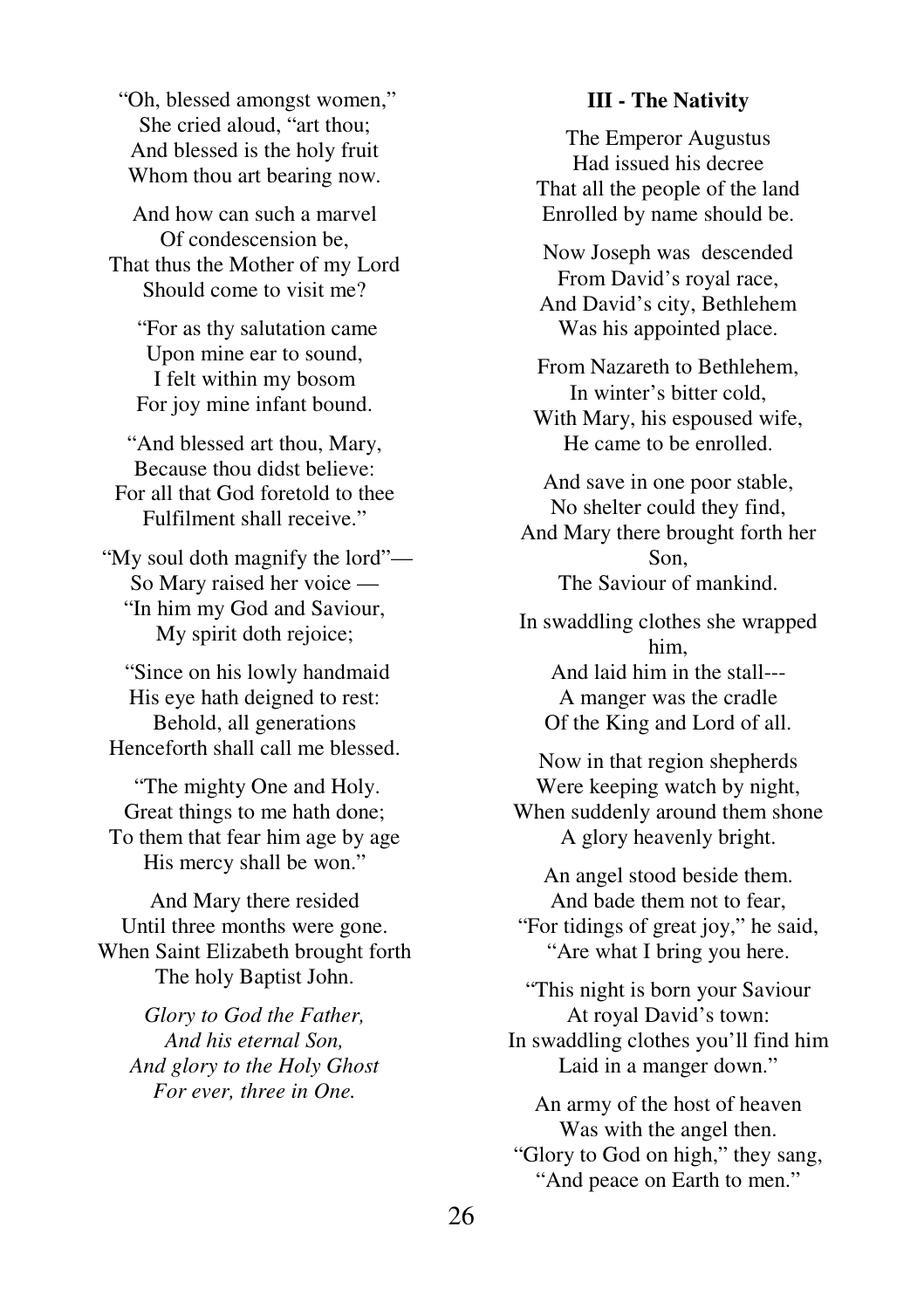In Bethlehem the shepherds Beheld their infant Lord: With Mary and with Joseph Devoutly they adored.

With praise and glory unto God They did from hence depart: But Mary pondering all these words Preserved them in her heart.

*Glory to God the Father, And his eternal Son, And glory to the Holy Ghost For ever, Three in One.* 

#### **IV - The Presentation**

Now Mary after forty days, As Moses doth award, Brought Jesus to the Temple To present him to the Lord;

And, as the law commanded, A sacrifice to bring, Two pigeons or two turtle doves, Their humble offering.

And while unto Jerusalem In joy they took their way, On Mary's breast, or in the arms Of Joseph, Jesus lay.

Now in the city Simeon dwelt, A man devout and just; For Israel's consolation He looked with humble trust.

That morning to the Temple, By the Spirit he was led; He took the infant in his arms, Gave praise to God and said:

"Now dost thou let thy servant Depart in peace, O Lord, Mine eyes have thy salvation seen According to thy word.

"Thy people's glory and a light On every land to shine." Then spake he unto Mary: "Behold this child of thine

"Is for the fall of many And for the rising set, And for a sign that is to be With contradiction met.

"And through thine own soul, Mary, A piercing sword shall go, That thoughts from many hearts revealed Compassionate may flow."

And Anna, too, a prophetess Of eighty years, was there, Who served the Temple night and day In fasting and in prayer.

She also made confession Of the Lord unto his face, And spoke of him to all who hoped Redemption for their race.

*Glory to God the Father, And his eternal son, And glory to the Holy Ghost For ever, Three in One.* 

#### **V - The Discovery in the Temple**

In Nazareth, a city Of distant Galilee, Dwelt Jesus, Mary, Joseph, The Holy Family.

And ever, as the solemn day Of Paschal time was near, They went unto Jerusalem To Worship year by year.

And when the years of Jesus Had now to twelve increased, According to the custom They went unto the feast.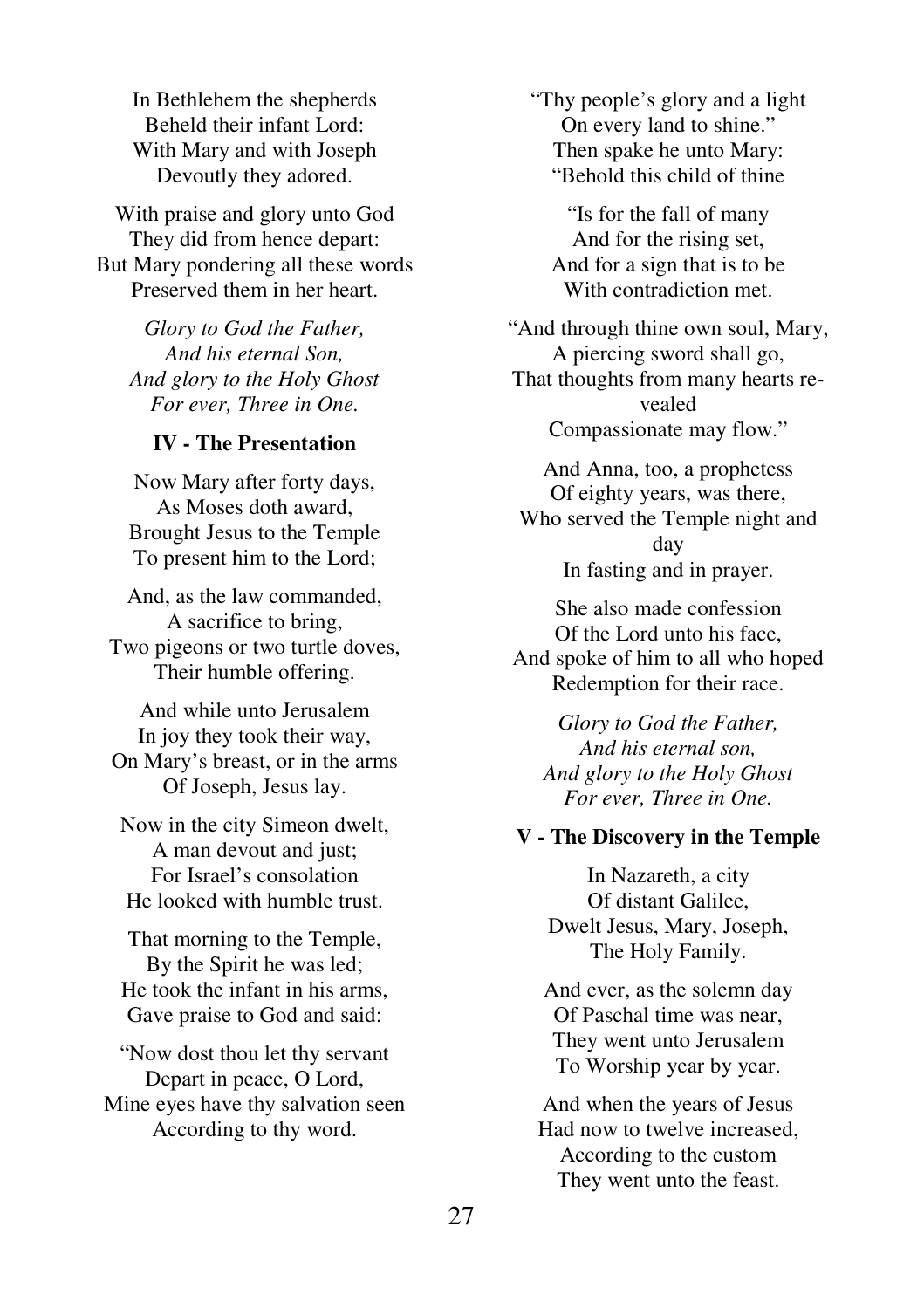And when the days were ended, They turned their home to find, But Jesus in the city Remained alone behind.

They deemed that he was with them, And journeyed for a day, When missing him their hearts were filled With Sorrow and dismay.

Among their friends and kinsfolk They sought for him in vain; And then unto Jerusalem Returned in anxious pain.

And when three days were over, Their Jesus then they saw Conversing in the Temple With the doctors of the law.

Hearing them and questioning And giving his replies:

And all who heard him marveled At his words divinely wise.

His parents also wondered, And Mary said: "My son, To us who sought thee sorrowing, Say why thou thus hast done?"

And Jesus answered sweetly: "Why did ye seek for me? And knew ye not my Father's work My task on earth must be?"

Returning with them he fulfilled A child's obedient part. But Mary treasured all these words And kept them in her heart.

*Glory to God the Father, And his eternal son, And glory to the Holy Ghost For ever, Three in One.* 

# **QUOTE OF THE QUARTER**

*"In the post-Conciliar Church canonization is not so much a mark of heroic sanctity, it is more a lifetime achievement award for services to the revolution."*  Louie Verrecchio.

#### **FROM THE MAIL BOX**

*NB Because of toxic atmosphere in which orthodox priests have to work in the modern Church, we never publish their real names. All priest are called Fr Ignobilis and reside in Stat Veritas for the purposes of this mailbox* 

## **... I knew the smoke of Satan had entered the Church.**

Dear Mr Moorhouse: I appreciate the Flock so much, you tell the absolute truth. I am a lapsed Catholic, not because I don't believe, but because I gave up, I couldn't take any more of all the changes, and of being knocked back and treated as though I was mental, because I stuck up for the faith to schools, priests and bishops. I went to a traditional Mass (Fr Lessiter) but the mistake I made was sending my son to a Catholic school, and also going to the modern rite. I have spoken to many good priests who suffered in silence after Vatican II.

My local priest visited me and I found that he no longer believed in purgatory or hell, everyone goes to heaven. Adam and Eve never existed, nor miracles, nor the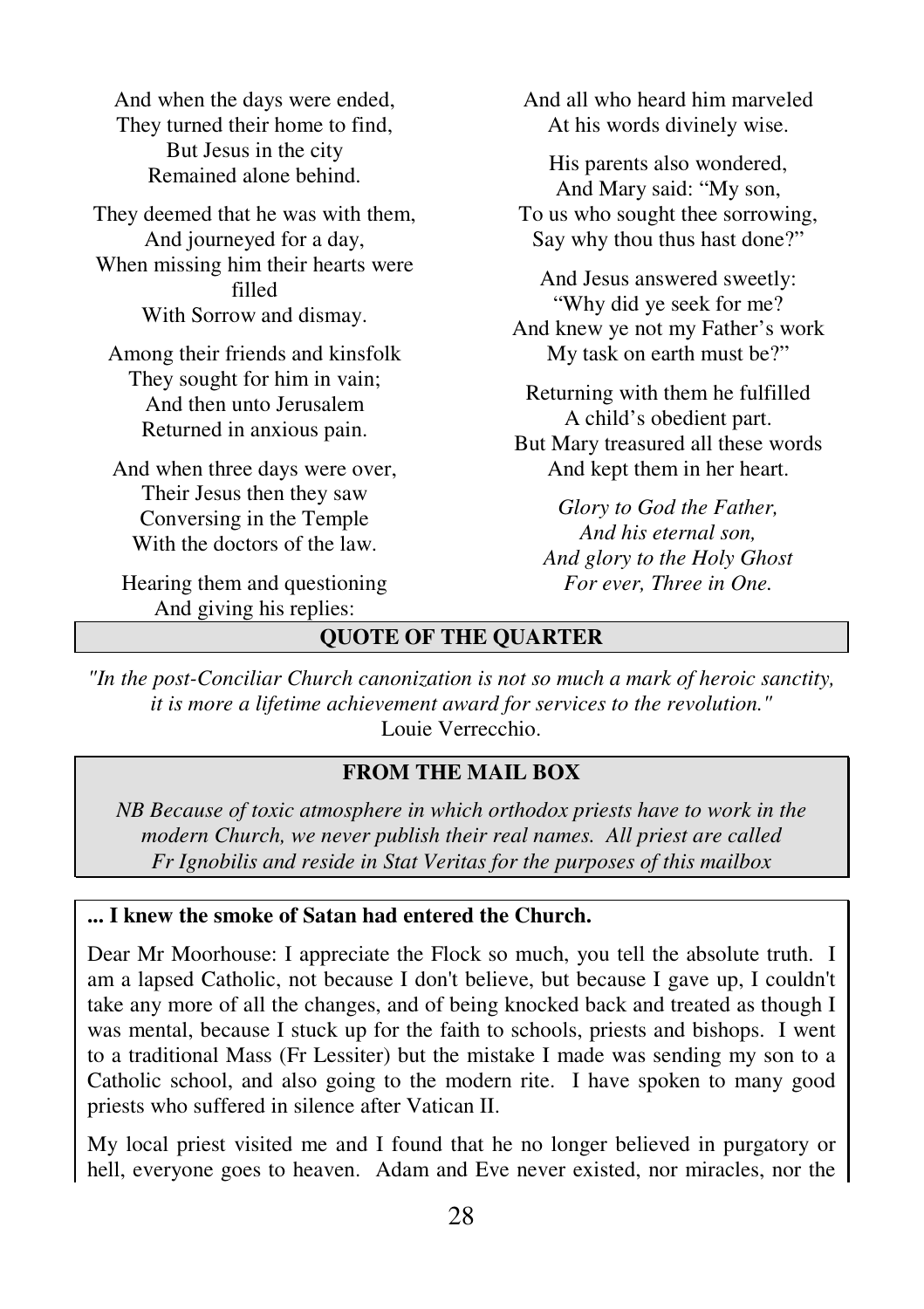flood, or casting out of demons ... but he did believe in evolution. The first sermon he ever gave, he said the Bible is a book of myths, legends and poetry. My heart sank.

Once the church removed the tabernacle to the side, and there was no respect given to Our Lord, no genuflecting, loud talking, Eucharistic ministers distributing Holy Communion whilst the priest sat, you couldn't kneel anymore to receive Our Lord, nuns out of habits, shopping, not praying, when the church was refurbished (how I hate that word) taking away the statues, I knew the smoke of Satan had entered the Church.

We knew the Church had the truth, it was our salvation, yet they lied to us, they pitied us for being so strange and stuck in our ways. The priests used to get the lectionary to prove these changes were right and proper. I cried at all the irreverence, but no one would listen to me. The Church was supposed to believe the faith and defend us, but they turned against anyone who dared to stick up for the old faith.

Now the Pope is thinking of letting divorced and "re-married" Catholics receive Holy Communion. Next will be married priests, etc. How can these bishops turn back to the truth, they are not going to change because the Pope tells them that what they are doing is right.

After thousands of priests abused kids the world over, and the bishops moved them around to different parishes, and everyone knew, even the parishioners and the Pope, I was disgusted. They also tolerated practising homosexuals, priests and laity, I didn't want to mix in their churches anymore - it's all so corrupt.

The traditionalists didn't stick up for you because they didn't go to the parish church. The traditional Mass is wonderful, but they are so worried about any uncleanliness entering their churches, I found them to be unloving and not kind, especially Pope Pius X Society. I do respect them for keeping the Faith though.

I have no one to tell, so I hope you don't mind that I've told you. I am frightened that I am in mortal sin through not going to church, and I will go to hell. I pray all the time, so I hope God will give me the strength to get back to the true Mass.

God bless you all for speaking out.

# **Yours sincerely, Barbara Daws (Leicester)**

*[Thank you Barbara for your brave, sad and deeply moving letter. I understand, as do many others, exactly where you are coming from. We live in an age when Christ, in his Body, the Church, is being horribly flagellated anew. And to make matters infinitely worst, the flagellation is being carried out by His own. At such a time, Our Lord needs women like you back in the Church more than ever, accompanying Him on His way to Calvary, ready to wipe His face like Veronica, or just standing with Him, weeping and silently praying for Him like the Magdalene and the two Marys, His holy Mother and Mary, wife of Cleophas.*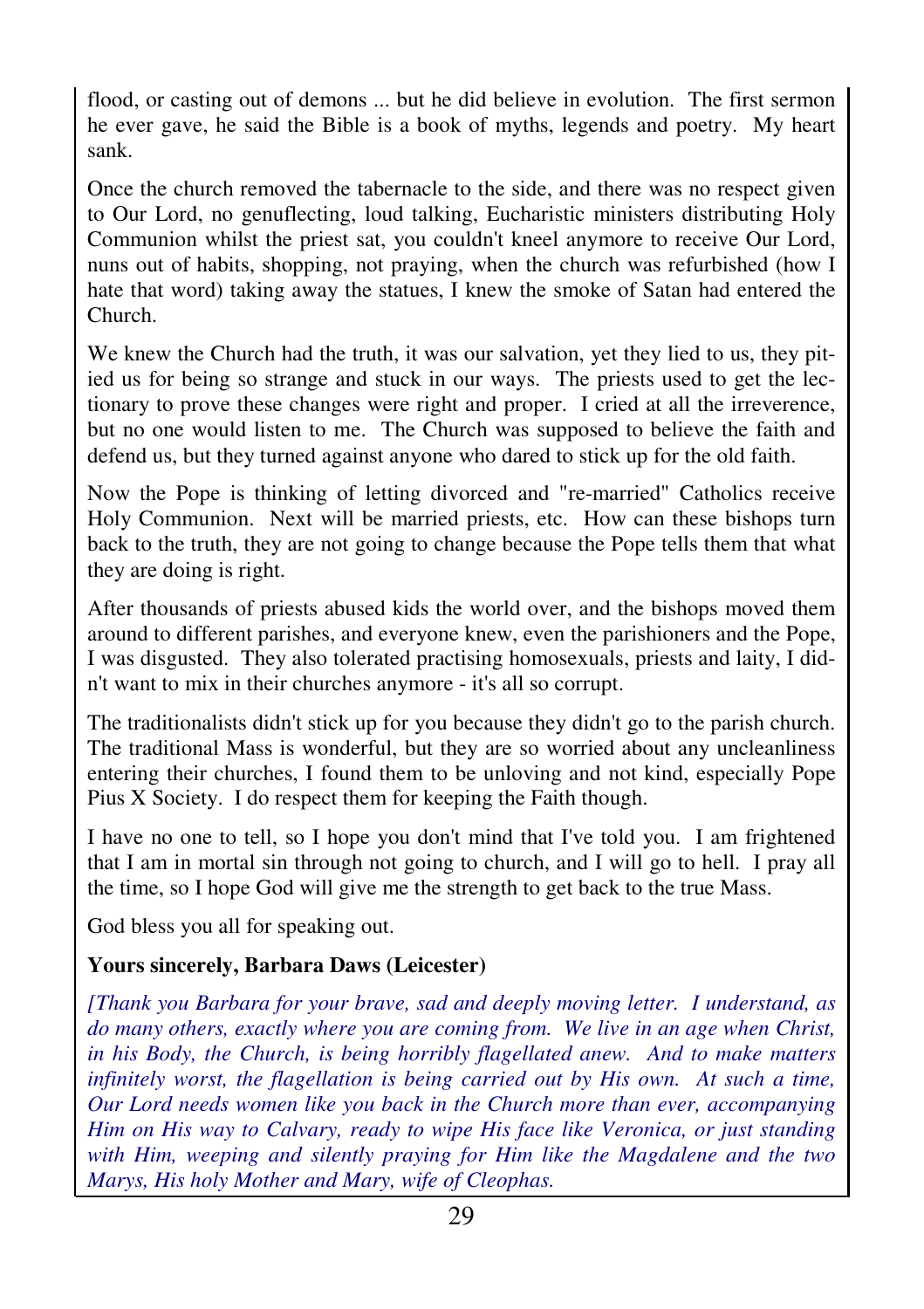*I recommend to you to seek out a traditional Mass within reasonable commuting distance. I'm very sorry to learn that you found the SSPX unfriendly; that is indeed a shame. However, I feel sure that a strong woman like you, if you persist, will eventually break down that initial lack of warmth. Remember that the faithful who attend SSPX chapels have, like you, been demonised and marginalised for merely clinging to the faith and orthopraxis of their forefathers, saints and martyrs, by the hirelings who lord it over what is left of the post-Conciliar Church - and this white persecution, from those who are supposed to be our fathers in Christ, may create a certain regrettable coolness in the soul when first encountering strangers.* 

*I too have endured Novus Ordo Masses so irreverent that one had difficulty deciding who was the more clueless, the celebrant or the congregation. It was like being forced to participate in some demonic vision, watching the blind leading the blind to the gates of the Inferno. And I too have struggled with the question of whether the obligation to attend Mass under pain of grave sin applies in such circumstances - I honestly don't know the answer. But surely, if the Church imposes on us the obligation to attend Mass, she has a reciprocal obligation to provide us with a rite that is, at the very minimum, edifying.* 

*God bless: Graham]* 

## *"I was very concerned to read some recent reports on Pope Francis."*

Dear Mrs McLeod: I was very concerned to read some recent reports on Pope Francis. Are these reports based on facts or is it just hearsay?

Many thanks for all your efforts to save the Church.

# **Kindest regards and best wishes: Kevin Molloy (Stockport)**

*I'm afraid to say Kevin that it is probably all true. I believe this Pope to be one of the worst popes in the history of the Church - Ed* 

## **God bless you all**

Thank you Graham. I just got a copy by post as a subscriber. I pass it around. You and your team are doing most heroic work in the fact of inept Church leadership. I am fearful of what more betrayals are in store.

Prayer is all that I can and must continue to do as I am in the evening of my life

God bless you all

**Surrexit Dominus: Jim O'Sullivan (Bantry)**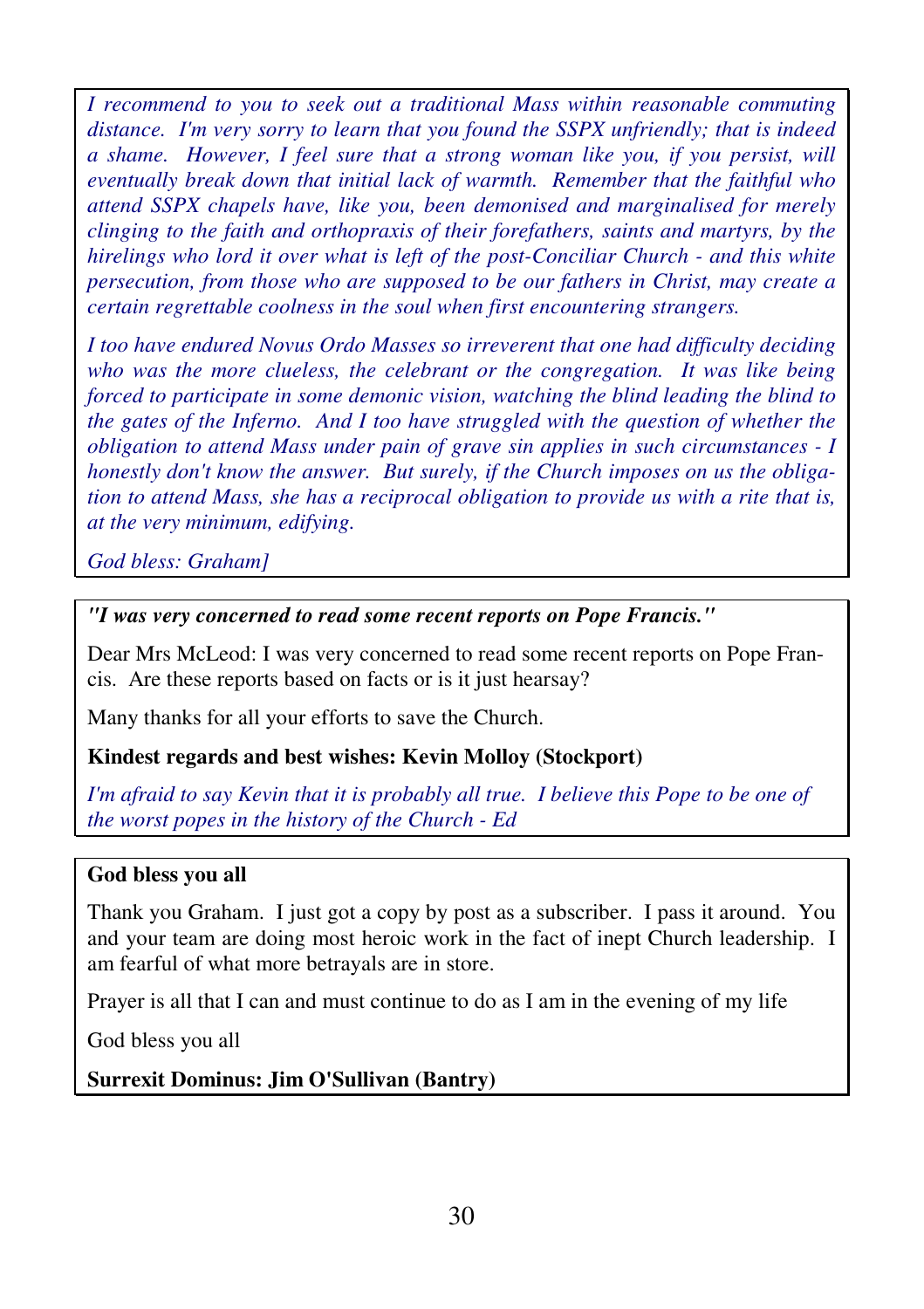# **Thank you Graham**

Thank you Graham for your great work keeping the One Holy Catholic Faith alive, the only means of salvation available to man

## **Rita O'Rourke (sent from iPad)**

# *"I'm so tired of pretending that the bishops in this country (with the odd exception) are Catholics"*

Dear Mr Moorhouse: Please forgive me for delay in sending this donation. I seem to have been very busy over the last few weeks.

Thank you for the magazine, I do enjoy it and love your sense of humour. I'm so tired of pretending that the bishops in this country (with the odd exception) are Catholics when in fact they make it very obvious that they are Roman 'Protestants'.

Keep up the good work.

## **Yours sincerely, Catherine Reitzik (Pontefract)**

**"We must continue to pray that God's Catholic Church be restored to its proper full strength and glory."** 

Dear Graham, I have just received the Flock in its new format for the first time and am very impressed. Be careful you don't get a Fatwah slapped on you for daring to call Islam evil!

As for the dismal performance of our leaders, I wrote them off years ago as having no relevance to my spiritual life.

As things are going, it looks as if we will have only Mass centres in 10-20 years time. Then we will, like the Protestants, have only the Bible and pre-Conciliar books to live on. I am thinking here of John Bunyan whose Pilgrim's Progress and Autobiography *'Grace Abounding'* I greatly esteem as being how to save your soul without the help of the Church. *"Work out your salvation with fear and trembling"* (Phil 2:12) was favourite text, as also was, *"Let every man bear his own burden"* (Gal 6:5). His example could be very useful to us in the likely future scenario. Although we must continue to pray that God's Catholic Church be restored to its proper full strength and glory.

# **Yours Sincerely: Jim Allen (Torquay)**

*[I can assure you Jim that you are now on our permanent mailing list. I personally would not suggest trying to survive spiritually without the Church: regular Confession and the Blessed Sacrament are as essential to the spiritual life as air and water are to one's physical life. I believe what the remnant must do is be prepared to go to much greater effort to seek out pockets of genuine Catholicism - whether these be*